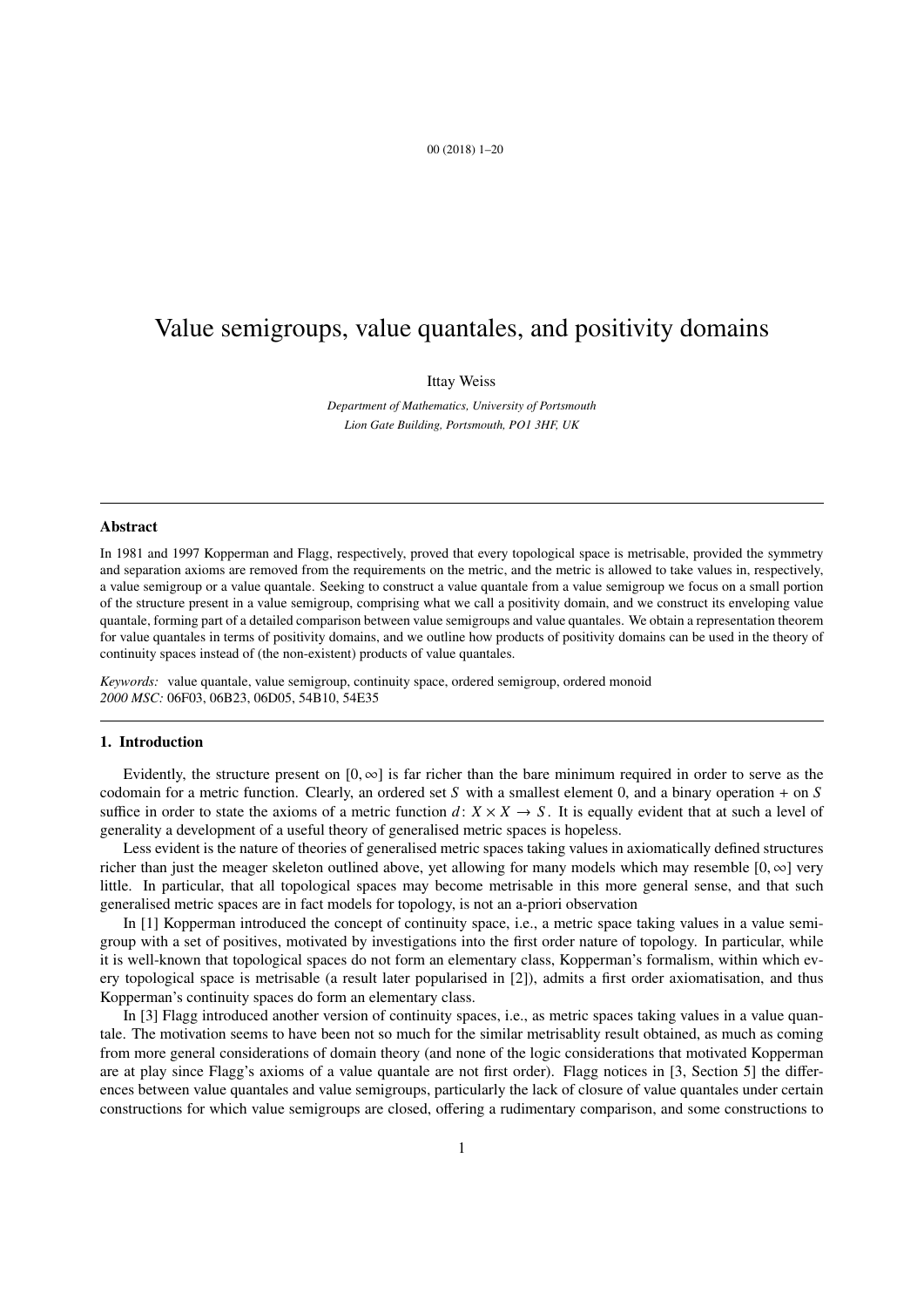remedy the situation. We give a more detailed comparison, obtain a general construction of value quantales from value semigroups, study its functoriality, and recover some form of closure of value quantales under products.

The publications [2, 3] in, respectively, 1988 and 1997 spawned considerable interest. For instance, [4, 5, 6, 7, 8, 9, 10, 11, 12, 13, 14, 15, 16, 17] cites recent work referencing at least one of the two articles. It is probably commonly assumed that any work using one of the formalisms can be adapted to yield analogous results phrased in the other formalism. Below we present a comparison between Kopperman's value semigroups and Flagg's value quantales, partly motivated by the need of a more formal bridge between the two formalisms, as we test the limitations of that common assumption. Preserving the topological raison d'être of the formalisms, we make the necessary adjustments to the definition of Kopperman's value semigroup so that the statement that every value quantale is a value semigroup with a canonical choice of positives, becomes true. We endow value semigroups and value quantales with a notion of morphism, and present the main construction, namely the enveloping value quantale functor. The results we present provide a practical means of relating the two formalisms, allowing for greater flexibility in applications, and easing the interaction between the two theories.

The technical aim of the paper is to construct the diagram

$$
\begin{array}{ccc}\nK & \longrightarrow & P_{\Lambda} & \longrightarrow & P_{\Lambda} \\
\Gamma & \downarrow & & \downarrow \Theta & & \downarrow \Theta \\
F & \xrightarrow{F} & \xrightarrow{F_{\Lambda}} & \longleftarrow & F_{\Lambda}\n\end{array}
$$

and primarily the enveloping value quantale contravariant functor Γ. Section 2 introduces the concepts of Kopperman's value semigroup and Flagg's value quantale, emphasising the topological aspects of continuity spaces. The section goes on to define the relevant categories **K** and **F** and proceeds to establish some of their fundamental aspects. Section 3 is where the enveloping value quantale construction is given, including the introduction of the auxiliary concepts of positivity semigroup and positivity domain, forming the upper half of the diagram, and the concepts of deficient and semi-deficient value quantales, forming the lower half of the diagram. Section 4 is a study of the functorial properties related to the enveloping value quantale construction and comparisons between the auxiliary structures. Section 5 contains the first of two applications, namely a representation theorem for value quantales. Section 6 utilises the general machinery to define and study a notion of product of value quantales, acting as a surrogate system to the non-existent categorical products. Finally, Section 7 presents the second application, to obtain a metric definition of topological products of continuity spaces.

## 2. Kopperman's value semigroups and Flagg's value quantales

In this section we present the categories we wish to compare. The first subsection fixes commonly used terminology about ordered structures. Subsection 2.2 presents Kopperman's definition of value semigroups and Subsection 2.3 is a treatment of Flagg's value quantales. Subsection 2.4 is concerned with the topology oriented usage of these structures, primarily focusing on the result that every topological space is metrisable when the metrics take values in either a value semigroup or value quantale. Subsection 2.5 is a preliminary comparison between the structures, including a necessary slight modification to Kopperman's definition. Finally, in Subsection 2.6 we provide definitions of morphism of value semigroups and of value quantales. Treatment of such morphisms in the literature is hard to find, if it exists at all. We motivate our choices, keeping the topological perspectives in mind.

# *2.1. Ordered algebraic structures*

Let us fix some terminology. A *semigroup*  $(S, \cdot)$  is a set *S* together with an associative binary operation  $\cdot$  on *S*. If  $ab = ba$  for all  $a, b \in S$ , then  $(S, \cdot)$  is an *abelian semigroup*, in which case the operation is typically denoted by +. A *monoid* ( $M$ , ·,  $e$ ) is a semigroup ( $M$ , ·) together with an identity element  $e \in M$  with  $ea = ae = a$  for all  $a \in M$ . A monoid *M* is commutative if the semigroup  $(M, \cdot)$  is abelian, and then the identity element is typically denoted by 0. In this work we are primarily interested in the commutative case. An *ordered abelian semigroup*  $(S, \leq, +)$  is an abelian semigroup  $(S, +)$  with an ordering  $\leq$  on *S* such that the conditions  $a \leq a'$  and  $b \leq b'$  imply  $a + b \leq a' + b'$ , for all *a*  $b, a'$ ,  $b' \in S$  (or equivalently  $a \leq b$  implies  $a + x \leq b + x$  for all *a*  $b, x \in S$ ). An all  $a, b, a', b' \in S$  (or, equivalently,  $a \le b$  implies  $a + x \le b + x$ , for all  $a, b, x \in S$ ). An ordered commutative monoid  $(M \le \pm 0)$  is a monoid  $(M \pm 0)$  such that  $(M \le \pm)$  is an ordered abelian semigroup, and such that  $0 \le a$  h  $(M, \leq, +, 0)$  is a monoid  $(M, +, 0)$  such that  $(M, \leq, +)$  is an ordered abelian semigroup, and such that  $0 \leq a$  holds for all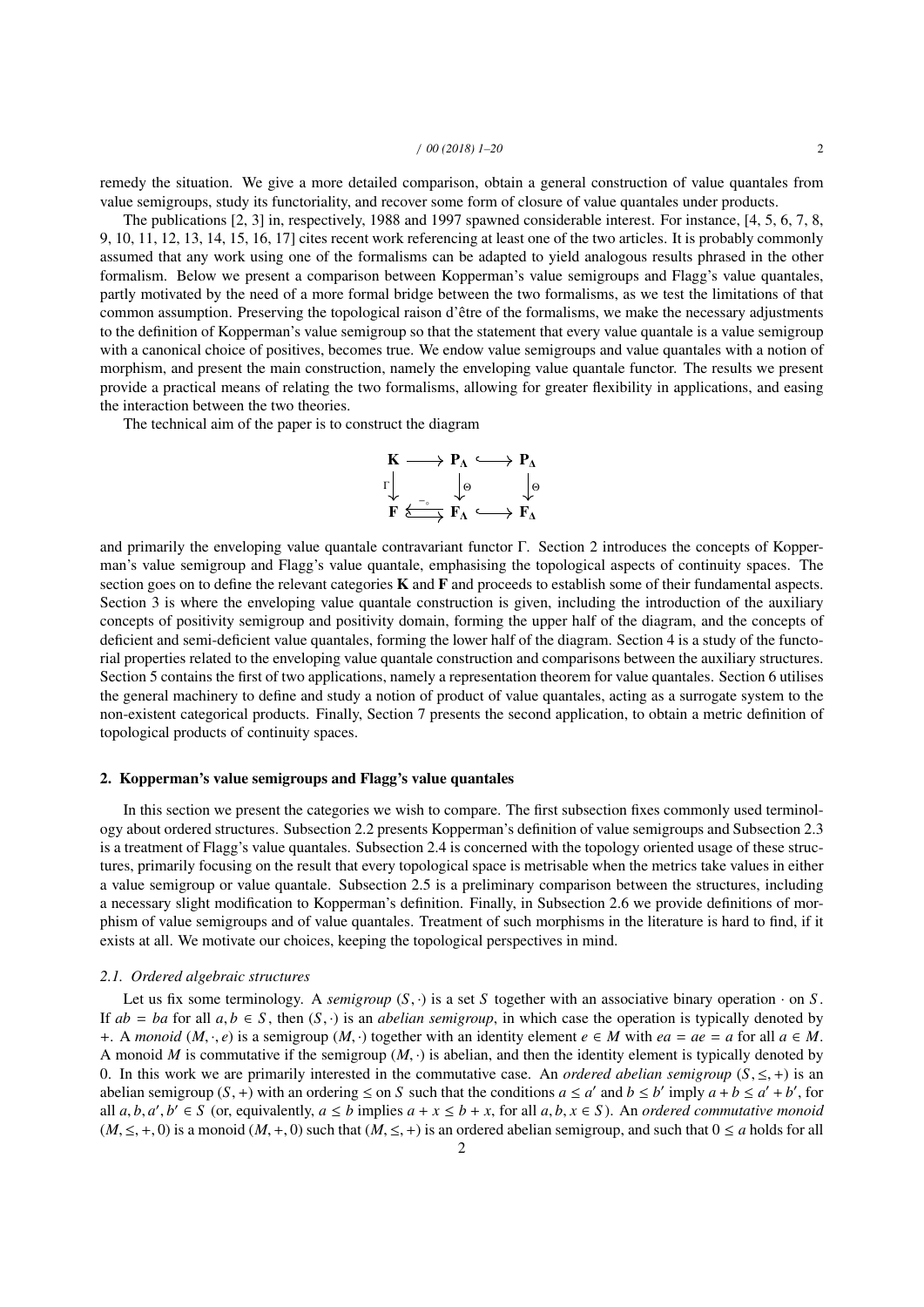$a \in M$ . We note that these definitions are largely standard, but whereas we require the neutral element of an ordered monoid to also be its smallest element, other texts, e.g., [18], do not impose that restriction.

We shall also require the multivalued analogue of part of the above, namely ordered multisemigroups, and we refer to [19] and [20] for further information. A *multisemigroup* is a set *S* together with a multivalued operation  $\cdot: S \times S \to \mathcal{P}(S)$ , where  $\mathcal{P}(S)$  is the power set of *S*. The operation naturally gives rise to an ordinary binary operation  $\cdot$ :  $\mathcal{P}(S) \times \mathcal{P}(S) \rightarrow \mathcal{P}(S)$ , namely  $A \cdot B = \bigcup \{a \cdot b \mid a \in A, b \in B\}$ , and further we identify *S* in  $\mathcal{P}(S)$  as the collection<br>of singletons. The multivalued operation on *S* is required to be associative in the of singletons. The multivalued operation on *S* is required to be associative in the sense that this associated binary operation is associative, which amounts to the usual condition  $a(bc) = (ab)c$ . The multisemigroup is *abelian* if  $a \cdot b = b \cdot a$  holds for all  $a, b \in S$ , and then the operation is often denoted by +. Generally, for subsetsets *A*, *B* of an ordered set, we write  $A \leq B$  to mean that for all  $\beta \in B$  there exists  $\alpha \in A$  with  $\alpha \leq \beta$ . An *ordered abelian multisemigroup* is an abelian multisemigroup *S* equipped with an ordering  $\leq$  on *S* such that *a*  $\leq$  *a*' and *b*  $\leq$  *b*' imply  $a + b \le a' + b'$ . Explicitly, the condition is that for all  $x \in a' + b'$  there exists  $y \in a + b$  with  $y \le x$ .

As morphisms  $f: S \to S'$  for abelian semigroups we take the additive homomorphisms, i.e., those functions satisfying  $f(a + b) = f(a) + f(b)$ , and for ordered semigroups we take the monotone additive homomorphisms, i.e., those satisfying  $f(a) \leq f(b)$  for all  $a \leq b$  in *S*. A morphism  $f: S \rightsquigarrow S'$  of multisemigroups is a strong multihomomorphism, i.e., a function  $f: S \to \mathcal{P}(S')$  of the underlying sets, satisfying  $f(a + b) = f(a) + f(b)$ , for all *a*, *b* ∈ *S*. A morphism *f* : *S*  $\sim$  *S'* of ordered abelian multisemigroups is a strong multihomomorphism satisfiying  $f(a) \le f(b)$  whenever  $a \le b$  in the same sense as above i.e. for all  $y \in f(b)$  there exists  $x \in f(a)$ *f*(*a*) ≤ *f*(*b*) whenever *a* ≤ *b*, in the same sense as above, i.e., for all *y* ∈ *f*(*b*) there exists *x* ∈ *f*(*a*) with *x* ≤ *y*. We use  $\rightarrow$  and  $\rightsquigarrow$  to make a distinction between, respectively, single-valued and multivalued functions. Abelian semigroups, ordered abelian semigroups, abelian multisemigroups, and ordered abelian multisemigroups, with their respective morphisms, form the four categories



where the horizontal functors, left adjoint to the evident forgetful functors, are obtained by imposing the trivial ordering on the underlying set.

#### *2.2. Kopperman's value semigroups*

Following [2] a *value semigroup* is an abelian semigroup ( $L$ , +) with neutral element 0 and absorbing element  $\infty$ , with  $0 \neq \infty$ , such that the following conditions hold.

- Defining, for  $a, b \in L$ , that  $a \leq b$  precisely when the equation  $b = a + x$  admits a solution in *L*, results in an ordering of *L* (reflexivity and transitivity are automatic) which is a meet semilattice (only binary meets need to be established, since  $\infty = a + \infty$  implies that  $a \leq \infty$  holds for all  $a \in L$ , so the empty meet exists).
- For all  $a \in L$  there exists a unique  $b \in L$  with  $a = b + b$  (*b* is denoted by  $\frac{a}{2}$ ).
- $(a \land b) + c = (a + c) \land (b + c)$ , for all  $a, b, c \in L$ .

A subset  $P \subseteq L$  of *positives* in a value semigroup L is any subset for which the following conditions hold.

- *P* is a filter, namely  $\varepsilon \wedge \delta \in P$  and  $a \in P$  for all  $\varepsilon, \delta \in P$  and  $a \in L$  with  $a \geq \varepsilon$ .
- If  $\varepsilon \in P$ , then  $\frac{\varepsilon}{2} \in P$ .
- For all  $a, b \in L$ , if  $a \leq b + \varepsilon$  for all  $\varepsilon \in P$ , then  $a \leq b$ .

## **Remark 1.** *Note that the last condition on P and the requirement that*  $|L| \geq 2$  *guarantee that*  $P \neq \emptyset$ *.*

Obviously,  $[0, \infty]$  with its usual structure and with  $P = (0, \infty]$  is a value semigroup with positives. It is straightforward that if  $\{(L_i, P_i)\}_{i \in I}$  is a family of value semigroups with positives, then the cartesian product of the sets  $\{L_i\}_{i \in I}$ <br>with the obvious pointwise structure is a value semigroup with positives. There are in with the obvious pointwise structure is a value semigroup with positives. There are in fact two natural choices for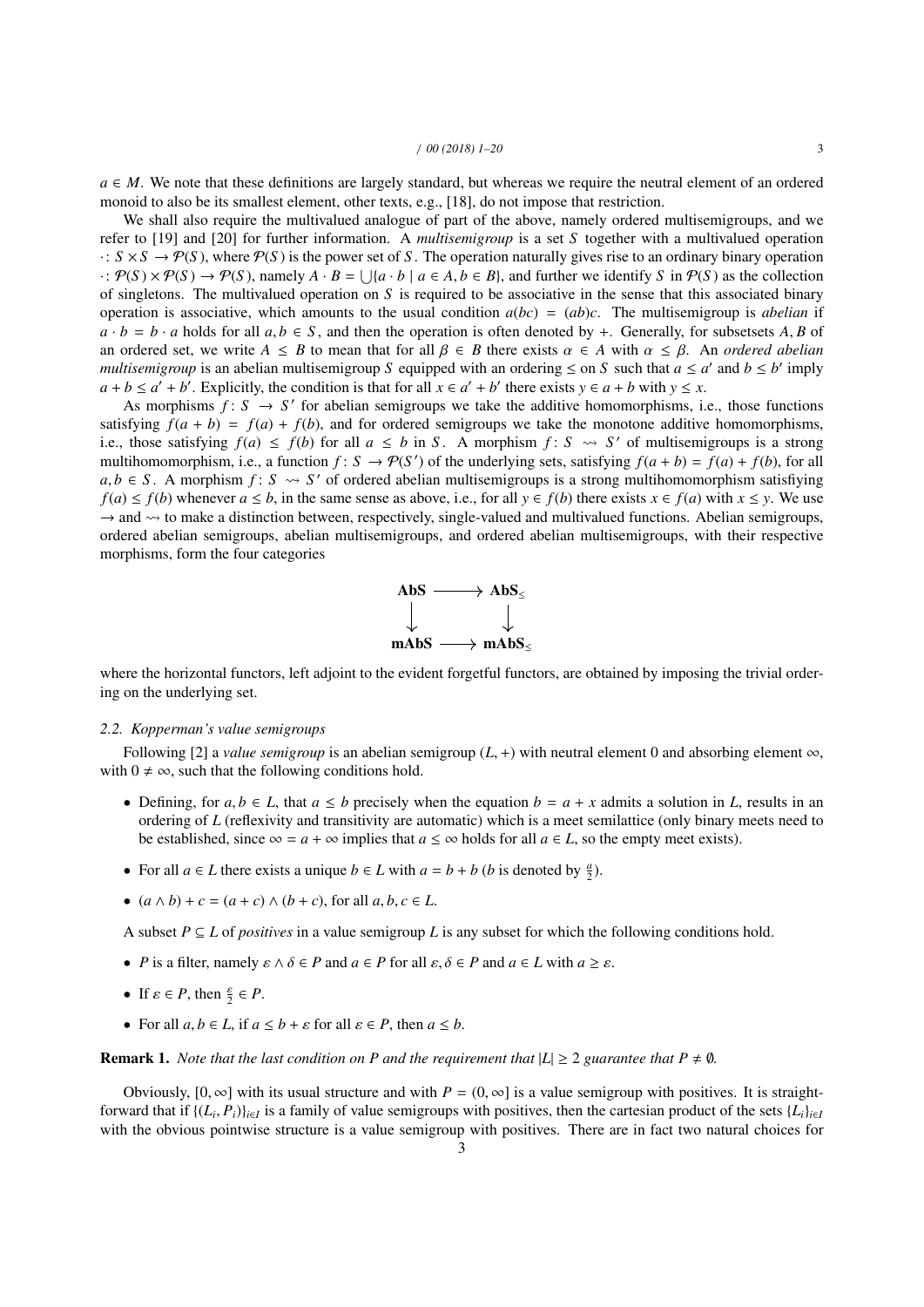the set of positives, namely the product of the  $P_i$ , or its subset consisting of those elements with only finitely many coordinates different than  $\infty$ . In Theorem 7 below we identify the latter as the construction giving rise to categorical products.

Remark 2. *We note that a value semigroup actually has an underlying ordered commutative monoid and not just an ordered abelian semigroup. Below we are required to make adjustments to the definition and we then (cf. Definition 1) take the opportunity of choosing a more streamlined terminology.*

*Whenever we speak of a* value semigroup *L we mean a value semigroup* together *with a choice of a set P of* positives*.*

## *2.3. Flagg's value quantales*

Following [3] a *value quantale* is a complete lattice (*L*, <) with  $0 \neq \infty$ , together with a commutative and associative binary operation + for which the following properties hold.

- $a + 0 = a$ , for all  $a \in L$ .
- $a + \wedge \mathcal{A} = \wedge (a + \mathcal{A})$ , for all  $a \in L$  and  $\mathcal{A} \subseteq L$ .
- $a = \Lambda \{b \in L \mid b > a\}.$
- $a \wedge b > 0$  for all  $a, b \in L$  with  $a, b > 0$ .

Here 0 is the smallest element of *L*,  $\wedge$  is the meet in *L*,  $a + \mathcal{A} = \{a + x \mid x \in \mathcal{A}\}\)$ , and  $b > a$  reads as *b* is *well above a*, meaning that for all  $S \subseteq L$  if  $a \ge \Lambda S$ , then there exists  $s \in S$  with  $b \ge s$ . We denote the set  $\{s \in L \mid s > 0\}$ <br>by  $P - P$ , and call it the set of nositives in *I* by  $P = P_L$ , and call it the set of *positives* in  $L$ .

Remark 3. *The definition of value quantale amounts precisely to a monoid object L in the category of complete meet semilattices where the unit is the smallest element and where*  ${a \in L \mid a > 0}$  *is a filter. The term quantale, a portemanteau on quantum locale, was introduced by Mulvey in [21]. In [21], as well as in other texts (e.g., and this is far from an exshaustive list, [22, 23], which are also general references for quantales, [12, 24, 25, 26, 27] for quantales in the context of topology, [28, 29, 30] for quantales in the context of categorical logic and computer science, and [31, 32] for quantales in the context of C*<sup>∗</sup> *-algebras) the notion of a (unital) quantale is defined as a monoid object in the category of complete join semilattices. Consequently, if L is a value quantale, then*  $L^{op}$ *, the opposite of L, is a quantale in the sense of, e.g., [22], which is in fact an integral quantale. More precisely, a complete lattice L with a monoid structure is a value quantale if, and only if, L*op *is a commutative integral quantale in which*  ${a \in L^{\text{op}}} \mid a \ll \infty}$  *is an ideal (the meaning of a*  $\ll b$  *in L*<sup>op</sup> *is the same as a* > *b in L*). The direction Flagg *chose, and the one we adhere to, is most suitable for the notion of metric space taking values in a value quantale dictated by the historical choice of considering distance functions rather than similarity functions (see [33]). The fourth condition in the definition of value quantale, namely that*  $a \wedge b > 0$  *whenever*  $a, b > 0$ *, conflicts with many of the standard constructions in the general theory of quantales in the sense that when these constructions are applied to value quantales the result is rarely a value quantale again. Of course, that condition is crucial for many aspcets of metric analysis as can be seen in [7, 15, 34, 35].*

**Remark 4.** *The requirement that*  $0 \neq \infty$  *excludes, up to isomorphism, just one structure, namely the singleton set with its uniquely determined structure. For the reader preferring reasoned expulsion, rather than ad-hoc banishment, we note that the inherent peculiarity of the singleton as a value quantale is that it would be the only value quantale with no positive elements (cf. Remark 1 above). In particular,*  $\infty > 0$  *holds in every value quantale.* 

The following claims are easily verified (see [3, Lemma 1.2, Lemma 1.3, Theorem 1.6]).

**Proposition 1.** *Let L be a value quantale, a, b, c*  $\in$  *L, and*  $\mathcal{A} \subseteq L$ *. Then* 

- 1.  $b > a$  *implies*  $b \ge a$ .
- 2. *Either one of*  $c > b \ge a$  *or*  $c \ge b > a$  *implies*  $c > a$ *.*
- 3.  $b > \bigwedge \mathcal{A}$  *implies*  $b > a$  *for some*  $a \in \mathcal{A}$ *.*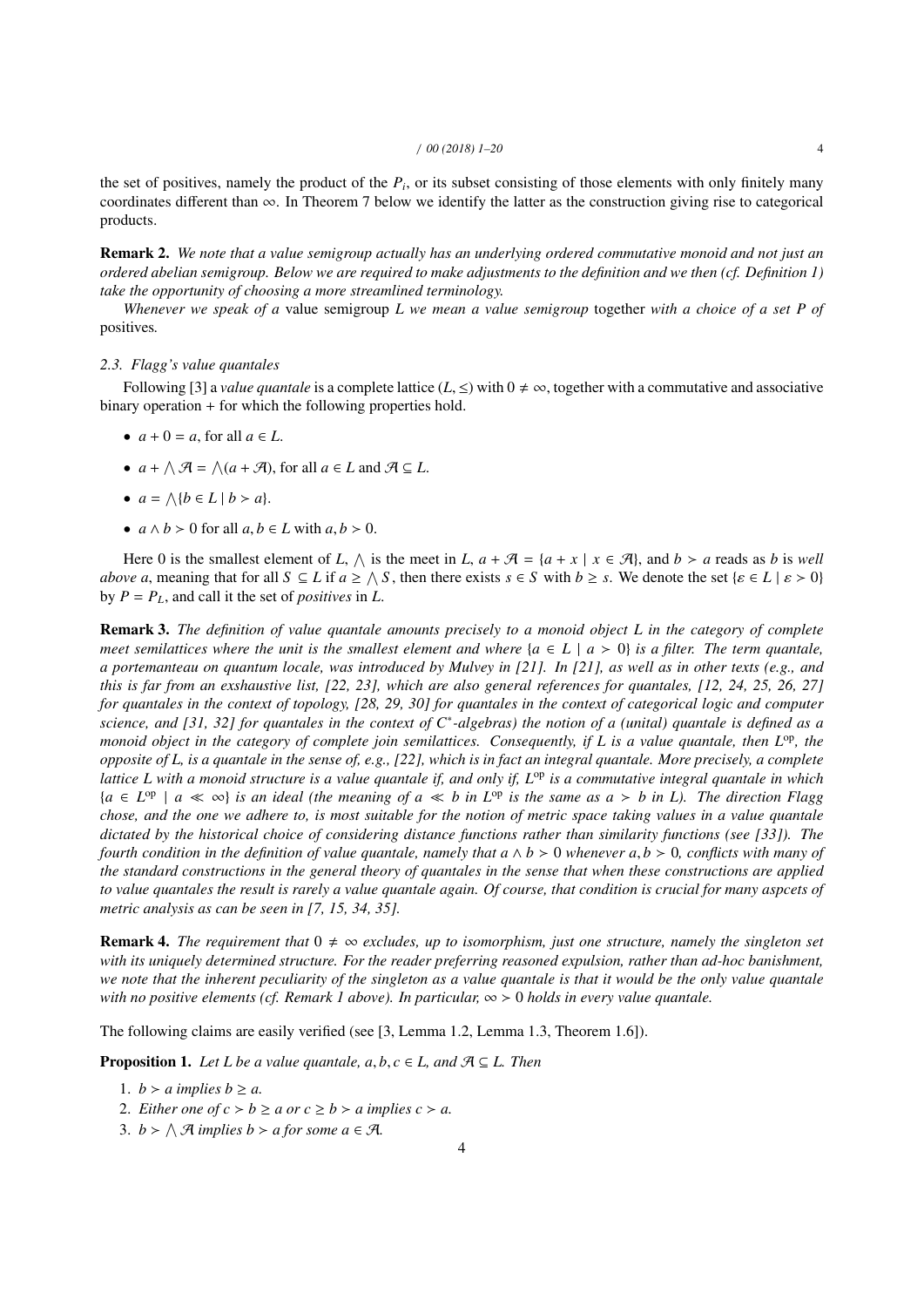4. *If*  $c > a$ , then there exists  $b \in L$  with  $c > b > a$  (interpolation propertly).

**Example 1.** A primary example of a value quantale is  $[0, \infty]$  with its usual structure. The lattice  $\mathbb{B} = \{0 < \infty\}$  of *boolean truth values with the obvious structure is a value quantale (see [3, Example 2.5]). Another simple example is the ordinal*  $\omega + 1 = \{0 < 1 < 2 < \cdots < n < \cdots < \infty\}$  *with ordinary addition. More examples are obtained, for all*  $n \geq 0$ *, by considering the set*  $\{0, 1, \ldots, n\}$  *with the natural ordering and with addition given by*  $i + j = \max\{i, j\}$ *, a value quantale denoted by* n*.*

The next class of examples appears in [3, Example 1.11], and the construction of the enveloping value quantale presented in Section 3 is a generalisation of it.

**Example 2.** For every set S, let  $\Omega(S) = \{a \subseteq \downarrow S \mid A \in a \implies \downarrow A \subseteq a\}$  (where  $\downarrow A$ , for any  $A \subseteq S$ , is the collection *of all finite subsets of A) with the following structure. The ordering is given by reverse inclusion, and thus meets are given by union, and*  $a + b = a \cap b$ *.* 

Some care is required while computing with the well above relation. For instance, it is not generally true that  $a + \varepsilon > a$ even when  $\varepsilon > 0$ , nor does  $a + b > c + d$  necessarily follow from  $a > c$  and  $b > d$ , and nor is  $a \wedge b > c$  guaranteed by  $a, b > c$ .

For an element  $a \in L$  we write  $\hat{p}(a) = \{b \in L \mid b > a\}$ . The following property is useful.

**Lemma 1.** Let L be a value quantale and  $a, b, x \in L$ . If  $x > a + b$ , then  $x > a + \beta$  for some  $\alpha > a$  and  $\beta > b$ .

Proof. Since  $\bigwedge (\hat{n}a + \hat{n}b) = a + b$  the result follows from Proposition 1.

## *2.4. Continuity spaces*

Kopperman and Flagg introduced value semigroups and value quantales, respectively, to serve the same purpose, namely defining continuity spaces. A Kopperman (respectively Flagg) *continuity space* (*X*, *<sup>L</sup>*, *<sup>d</sup>*) consists of a value semigroup (respectively value quantale) *L*, a set *X*, and a function *d*:  $X \times X \to L$  such that  $d(x, x) = 0$  and  $d(x, z) \le$  $d(x, y) + d(y, z)$ , for all  $x, y, z \in X$ . We shall also refer to such a continuity space as a *metric space valued in L*, or simply an *L-valued metric space*. Given  $x \in X$  and a positive  $\varepsilon \in L$ , let  $B_{\varepsilon}(x) = \{y \in X \mid d(x, y) \leq \varepsilon\}$ . Then declare a subset  $U \subseteq X$  to be *open* if for all  $x \in U$  there exists  $\varepsilon \in P$  with  $B_{\varepsilon}(x) \subseteq U$ . The collection of all open sets is the topology on *X* associated with the continuity space.

The results [2, Theorem 7] and [3, Theorem 4.15] may be quoted simultaneously as follows.

**Theorem 1.** Let  $(X, \tau)$  be a topological space. There exists then a value semigroup (respectively a value quantale) L *and a continuity space*  $(X, L, d)$  *whose induced topology is*  $\tau$ *.* 

Flagg defines the induced topology differently, namely by using the sets  $B_{\varepsilon}^{F}(x) = \{y \in X \mid d(x, y) \leq \varepsilon\}$ , instead of  $B_{\varepsilon}(x)$  using the well above relation. For the induced topology the difference is immaterial s  $B_{\varepsilon}(x)$ , using the well above relation. For the induced topology the difference is immaterial since  $B_{\varepsilon}^{F}(x) \subseteq B_{\varepsilon}(x)$  (seeing)<br>that  $a < b$  implies  $a < b$ ) and since  $B_{\varepsilon}(x) \subseteq B_{\varepsilon}(x)$  for all  $0 < \delta < a$  (seein that  $a < b$  implies  $a \le b$ ) and since  $B_\delta(x) \subseteq B_\epsilon^F(x)$  for all  $0 < \delta < \epsilon$  (seeing that  $a \le b < c$  implies  $a < c$ ), and by the interpolation property in a value quantale (Proposition 1) at least one such  $\delta$  exists interpolation property in a value quantale (Proposition 1), at least one such  $\delta$  exists.<br>Konnerman also considers the set  $R^{K}(x) = \{y \in X | d(x, y) \leq s\}$  instead of B.

Kopperman also considers the set  $B_{\varepsilon}^{K}(x) = \{y \in X \mid d(x, y) < \varepsilon\}$  instead of  $B_{\varepsilon}(x)$ , and notices at once that  $B_{\varepsilon}^{K}(x)$ need not be open ([2, page 96]).

**Lemma 2.** *Consider a Kopperman or Flagg continuity space*  $(X, L, d)$ *, a point*  $x \in X$ *, and a positive*  $\varepsilon \in L$ *. In the* Kopperman formalism, the set  $B_{\varepsilon}^{K}(x)$  need not be open, but it is always a neighborhood of x. In the Flagg formalism, *the set*  $B_{\varepsilon}^{F}(x)$  *is always open.* 

Proof. For the Kopperman formalism this is [2, Proposition 10]. In the Flagg formalism, assume  $y \in B_{\varepsilon}^{F}(x)$ . Clearly, if  $\delta > 0$  is such that  $d(x, y) + \delta < \varepsilon$ , then  $B_{\delta}^{F}(y) \subseteq B_{\varepsilon}^{F}(x)$ . Since  $\varepsilon > d(x, y) = \bigwedge_{\delta > 0} d(x, y) + \delta$ , the existence of such a  $\delta$  is quaranteed by Proposition 1. is guaranteed by Proposition 1.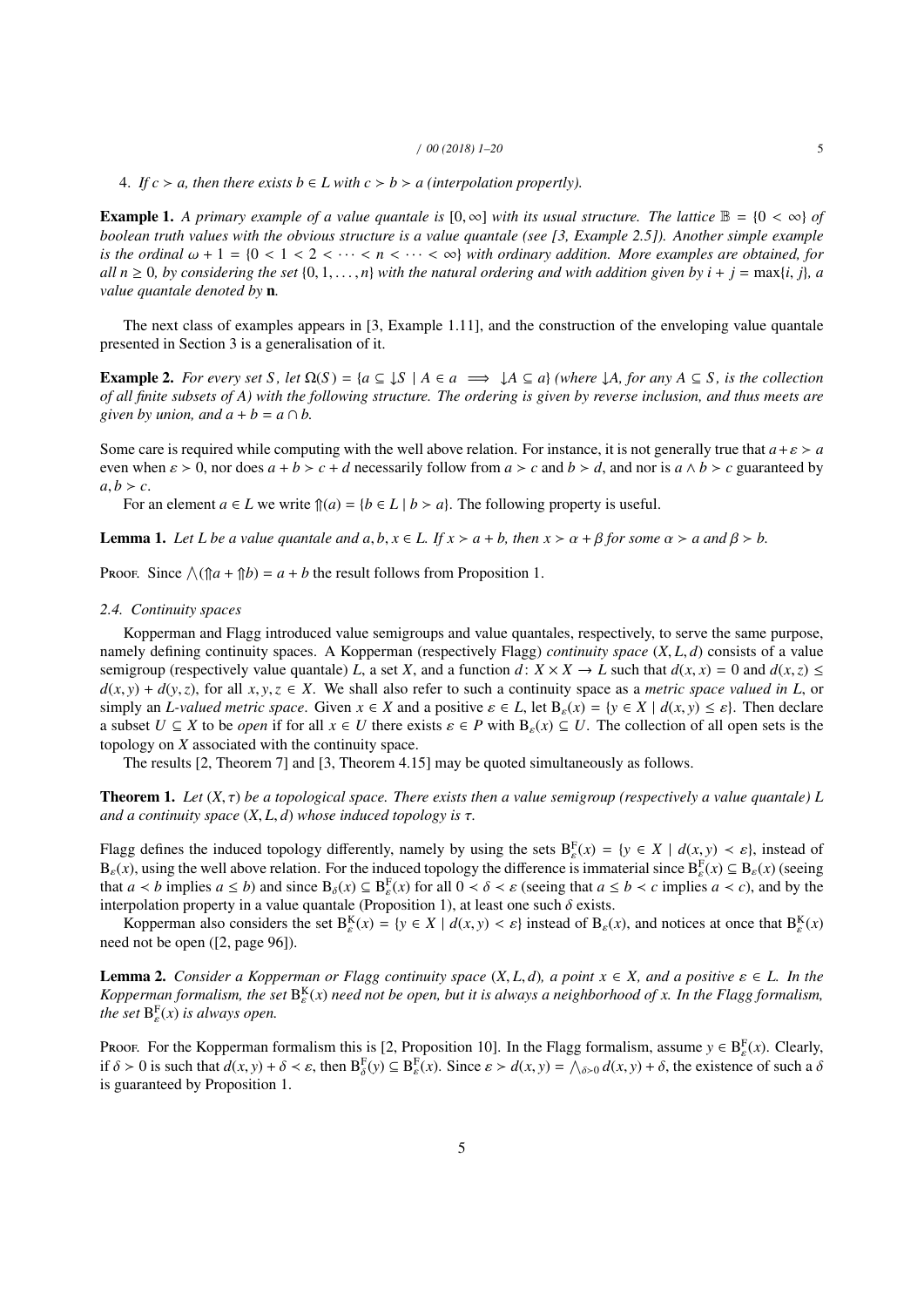As a corollary one obtains the following result (which for the Flagg formalism is the content of [16]). If  $(L_i, X_i, d_i)$ ,<br> $d_i - 1, 2$  are continuity spaces, then a function  $f: X_i \to X_2$  is continuous if for all  $x \in X$ , and fo  $i = 1, 2$ , are continuity spaces, then a function  $f: X_1 \to X_2$  is *continuous* if for all  $x \in X_1$  and for all positive  $\varepsilon$  in *L*<sub>2</sub> there exists a positive  $\delta$  in *L*<sub>1</sub> such that  $d_2(fx, fy) \leq \varepsilon$  for all  $y \in X$  with  $d_1(x, y) \leq \delta$ . Let Met<sub>K</sub> (respectively  $Met_F$ ) be the category whose objects are all Kopperman (respectively Flagg) continuity spaces and with morphisms the continuous functions.

**Theorem 2.** The assignments  $(X, L, d) \mapsto (X, \tau)$ , where  $\tau$  is the induced topology, and  $f \mapsto f$  on morphisms, give rise *to functors*  $\text{Met}_{K} \rightarrow \text{Top}$  *and*  $\text{Met}_{F} \rightarrow \text{Top}$ *, each of which is an equivalence of categories.* 

Proof. The standard textbook proof of the equivalency between the  $\varepsilon - \delta$  formulation of continuity and the topological formulation shows functoriality and fullness (faithfulness is immediate). Essential surjectivity follows from Theorem 1 (in fact the functors are surjective on objects).

Let us observe a marked difference between the two formalisms. For  $(X, L, d)$  a continuity space,  $x \in X$ , and  $S \subseteq X$ let  $d(x, S) = \bigwedge \{d(x, s) \mid s \in S\}$ . For a Flagg continuity space the meet is always defined, while for a Kopperman continuity space it may be undefined continuity space it may be undefined.

**Theorem 3.** *Let*  $(X, L, d)$  *be a Flagg continuity space,*  $x \in X$ *, and*  $S \subseteq X$ *. Then*  $d(x, S) = 0$  *if, and only if, x belongs to the closure S of S . The same does not hold for a Kopperman continuity space, even when the meet is defined.*

Proof. Assuming a Flagg continuity space, if  $d(x, S) = 0$  and  $\varepsilon > 0$ , then  $\varepsilon > d(x, s)$  for some  $s \in S$ , and thus  $B_{\varepsilon}(x) \cap S \neq \emptyset$ , so that  $x \in \overline{S}$ . On the other hand, if  $d(x, S) \neq 0$ , then there exists some  $\varepsilon > 0$  with  $d(x, S) \nleq \varepsilon$ , and thus  $x \notin \overline{S}$  since  $d(x, s) \leq \varepsilon$  for some  $\varepsilon \in S$  would imply  $d(x, S) \leq d(x, s) \le$ thus  $x \notin \overline{S}$ , since  $d(x, s) < \varepsilon$  for some  $s \in S$  would imply  $d(x, S) \leq d(x, s) \leq \varepsilon$ .

The failure of the claim for Kopperman continuity spaces can be observed as follows. Let  $L = [0, \infty] \times [0, \infty]$ with the pointwise structure, where  $P = (0, \infty] \times (0, \infty]$ , and consider  $\mathbb{R}^2$  as a continuity space with  $d((x, y), (u, v)) =$ <br> $\{ |x - u|, |y - v| \}$ . The induced topology is the Euclidean one. Taking  $x = (0, 0)$  and  $S = (0, 1)$ , (  $(|x - u|, |y - v|)$ . The induced topology is the Euclidean one. Taking  $x = (0, 0)$  and  $S = \{(0, 1), (1, 0)\}$  then shows there is no hope for the analogous result, not even when *S* is finite.

Another aspect of the sharper control provided by Flagg's formalism when it comes to the relationship between the metric and the induced topology is the following. Given a topological space  $(X, \tau)$ , Flagg's metrisation is valued in the value quantale  $\Omega(\tau)$  by means of the metric  $d(x, y) = \frac{1}{u}$   $\in \tau \mid x \in U \implies y \in U$  (where  $\downarrow S$  is the set of all finite subsets of *S* ). A careful, yet straightforward, study shows that not only is the open ball topology induced by *d* equal to  $\tau$ , in fact every non-empty  $U \in \tau$  satisfies  $U = B_{\epsilon}^{F}(x)$  where  $x \in U$  is arbitrary and  $\varepsilon = \frac{1}{V}$ . In other words,  ${B_{\epsilon}^{F}(x) \mid x \in X, \epsilon > 0}$  is not just a basis for  $\tau$ , but is, apart for the empty set, equal to  $\tau$ . The other side of the coin is that Konperman's formalism lends itself more straightforwardly than Flagg's for ε coin is that Kopperman's formalism lends itself more straightforwardly than Flagg's formalism to performing some elementary constructions. For instance, it was already pointed out that Kopperman's formalism allows for pointwise constructions of products. However, given value quantales  $L_1$  and  $L_2$ , the pointwise structure on  $L_1 \times L_2$  is never a value quantale due to the failure of one axiom. This claim becomes evident by considering  $L_1 = L_2 = [0, \infty]$  with the usual structure. Since  $(\infty, 0) \wedge (0, \infty) = (0, 0) = 0$  it follows that  $(a, b) > 0$  implies  $a \ge \infty$  or  $b \ge \infty$ . But  $(\infty, 1) > 0$  and  $(1, \infty) > 0$ , yet  $(\infty, 1) \wedge (1, \infty) = (1, 1) \vee 0$ . A more general argument is given in Theorem 9 below. In this sense there is some tension between the algebraic properties of value semigroups and the topologically sharper control furnished by value quantales.

#### *2.5. Preliminary comparison*

It is evident that a value quantale *L* already satisfies properties very close to the axioms of a value semigroup, and that in particular there is a canonical, intrinsically identified, set of positives, namely  $P_L = \{ \varepsilon \in L \mid \varepsilon > 0 \}$ . We now turn this observation into a precise statement.

Anticipating the details below, we slightly modify Kopperman's definition of value semigroup.

**Definition 1.** A value monoid  $(L, \leq, +, 0, \infty, P)$  *is an ordered commutative monoid*  $(L, \leq, +, 0)$ ,  $\infty \in L$  with  $0 \neq \infty$ , *and*  $P \subseteq L$  *such that the following conditions hold.* 

•  $0 \le a \le \infty$  and  $a + 0 = a$ , for all  $a \in L$ .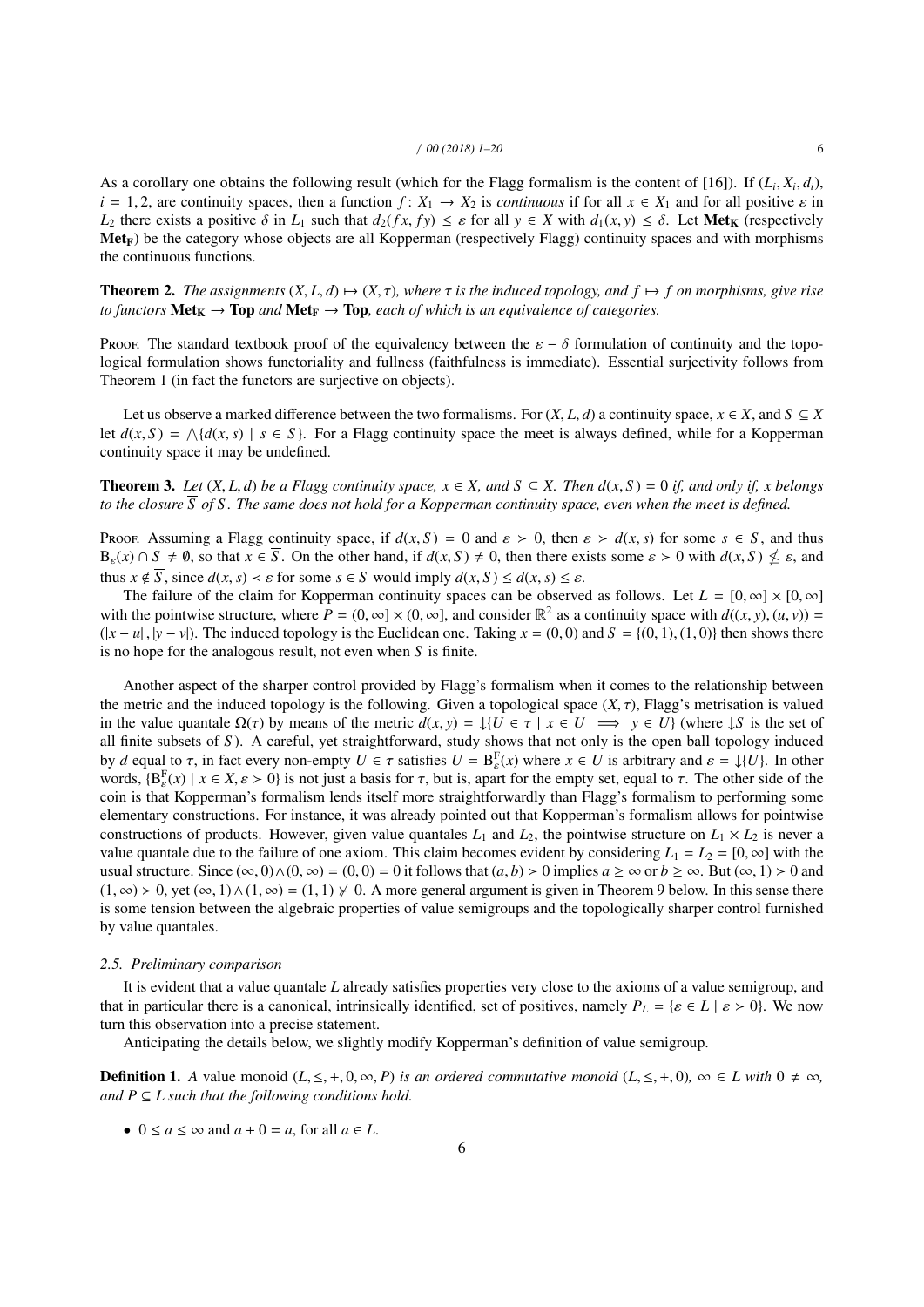- $(L, \leq)$  is a meet semilattice.
- For all  $\varepsilon \in P$  there exists  $\delta \in P$  with  $\delta + \delta \leq \varepsilon$ .
- $(a \land b) + c = (a + c) \land (b + c)$ , for all  $a, b, c \in L$ .
- *P* is a filter.
- If  $a \leq b + \varepsilon$  for all  $\varepsilon \in P$ , then  $a \leq b$ .

In the obvious sense, every value semigroup is a value monoid.

Remark 5. *We extend the meaning of Kopperman continuity space to allow for metric spaces valued in a value monoid rather than a value semigroup.*

**Theorem 4.** *If*  $L = (L, \leq, +, 0)$  *is a value quantale, then*  $(L, \leq, +, 0, \infty, P_L)$  *is a value monoid, denoted by k(L).* 

Proof. The proof is elementary and the relevant results can all be found (some without proof) in [3]. We present a self-contained proof.

 $0 \le a \le \infty$  and  $a + 0 = a$  hold by definition. A value quantale L is a complete lattice, so certainly also a meet semilattice. To prove that for a given  $\varepsilon > 0$  there exists  $\delta > 0$  with  $\delta + \delta \leq \varepsilon$ , apply Lemma 1 to the equality  $0 + 0 = 0$ to obtain  $\delta_1, \delta_2 \in L$  with  $\varepsilon > \delta_1 + \delta_2$  and  $\delta_1, \delta_2 > 0$ . Taking  $\delta_1 \wedge \delta_2$  completes the argument. In a value quantale, addition distributes over arbitrary meets, so certainly also over binary meets, and monotonicity of additivity follows. The claim that  $a \ge \varepsilon > 0$  implies  $a > 0$  follows at once from the definition of  $\ge$ : if  $\wedge S = 0$  for some  $S \subseteq L$ , then by virtue of  $\varepsilon > 0$  there exists  $\varepsilon \in S$  with  $\varepsilon > \varepsilon$  and thus  $a > \varepsilon$ . That  $P_1$  is a fil virtue of  $\varepsilon > 0$  there exists  $s \in S$  with  $\varepsilon \geq s$ , and thus  $a \geq s$ . That  $P_L$  is a filter now follows axiomatically. Finally, if  $a \leq b + \varepsilon$  for all  $\varepsilon > 0$ , then  $a \leq \bigwedge_{\varepsilon > 0} b + \varepsilon = b + \bigwedge_{\varepsilon > 0} \varepsilon = b + 0 = b$ .

## *2.6. Morphisms*

We now endow value monoids and value quantales with a notion of morphism, obtaining the categories  $K$  and  $F$ with objects, respectively, all value monoids as in Definition 1 and all value quantales as defined in Subsection 2.3.

A value monoid or a value quantale *L*, being a poset, can be viewed as a category, and then the operation + is a monoidal structure. Continuity spaces valued in *L* are then precisely categories enriched in *L* (though the enriched functors are stricter than the continuous functions, see, e.g., [36, 37] and in that context we also mention quantaloid enrichment, e.g., [38]). Functors  $\psi: L_1 \to L_2$  correspond precisely to monotone functions, and  $\psi$  is *subadditive*, if  $\psi(0) = 0$  and  $\psi(a + b) \leq \psi(a) + \psi(b)$ , for all  $a, b \in L_1$ . If equality holds for all  $a, b \in L_1$ , then  $\psi$  is *additive*.

**Definition 2.** A morphism  $\psi: L_1 \to L_2$  *between value monoids is a subadditive monotone function which is continuous at* 0 *in the sense that for all positive*  $\varepsilon \in L_2$  *there exists a positive*  $\varepsilon' \in L_1$  *with*  $\psi(\varepsilon') \leq \varepsilon$ *. Similarly, a* morphism  $\psi: L_1 \to L_2$  *between value quantales is a subadditive monotone function w*  $\psi: L_1 \to L_2$  *between value quantales is a subadditive monotone function which is continuous at* 0*.* 

With their respective morphisms the categories  $K$  and  $F$  are now defined. We record the following immediate follow up to Theorem 4.

**Theorem 5.** The assignments  $(L, \leq, +, 0) \mapsto (L, \leq, +, 0, \infty, P_L)$  for all value quantales, and  $f \mapsto f$  for all morphisms, *form a functor*  $k: \mathbf{F} \to \mathbf{K}$ .

**Remark 6.** *If a subadditive function*  $\psi$ :  $L_1 \rightarrow L_2$  *between value quantales is a complete meet homomorphism, then it is a morphism in* **F**, namely *it is automatically continuous at* 0. Indeed, for a fixed  $\varepsilon > 0$  in  $L_2$  we have  $\varepsilon > \bigwedge \{ \psi(\delta) \mid \delta > 0 \}$ .  $\delta > 0_{L_1}$ , where  $0_{L_1}$  denotes the  $0 \in L_1$ , and the result follows by Proposition 1.

There are numerous plausible definitions for morphisms between value monoids and between value quantales to be entertained, and so we must offer some justification for the choice above. Subadditivity in the definition of morphism  $\psi: L_1 \to L_2$  guarantees that if  $(X, L_1, d)$  is a continuity space, then so is  $\psi_*(X) = (X, L_2, \psi_*d)$ , where  $\psi_*d: X \times X \to L_2$  is given by  $\psi_*d(x, y) = \psi(d(x, y))$ . A requirement that a morphism of value quantales be a complete meet homomorphism would be quite strong. The importance of continuity at 0 can be appreciated as

7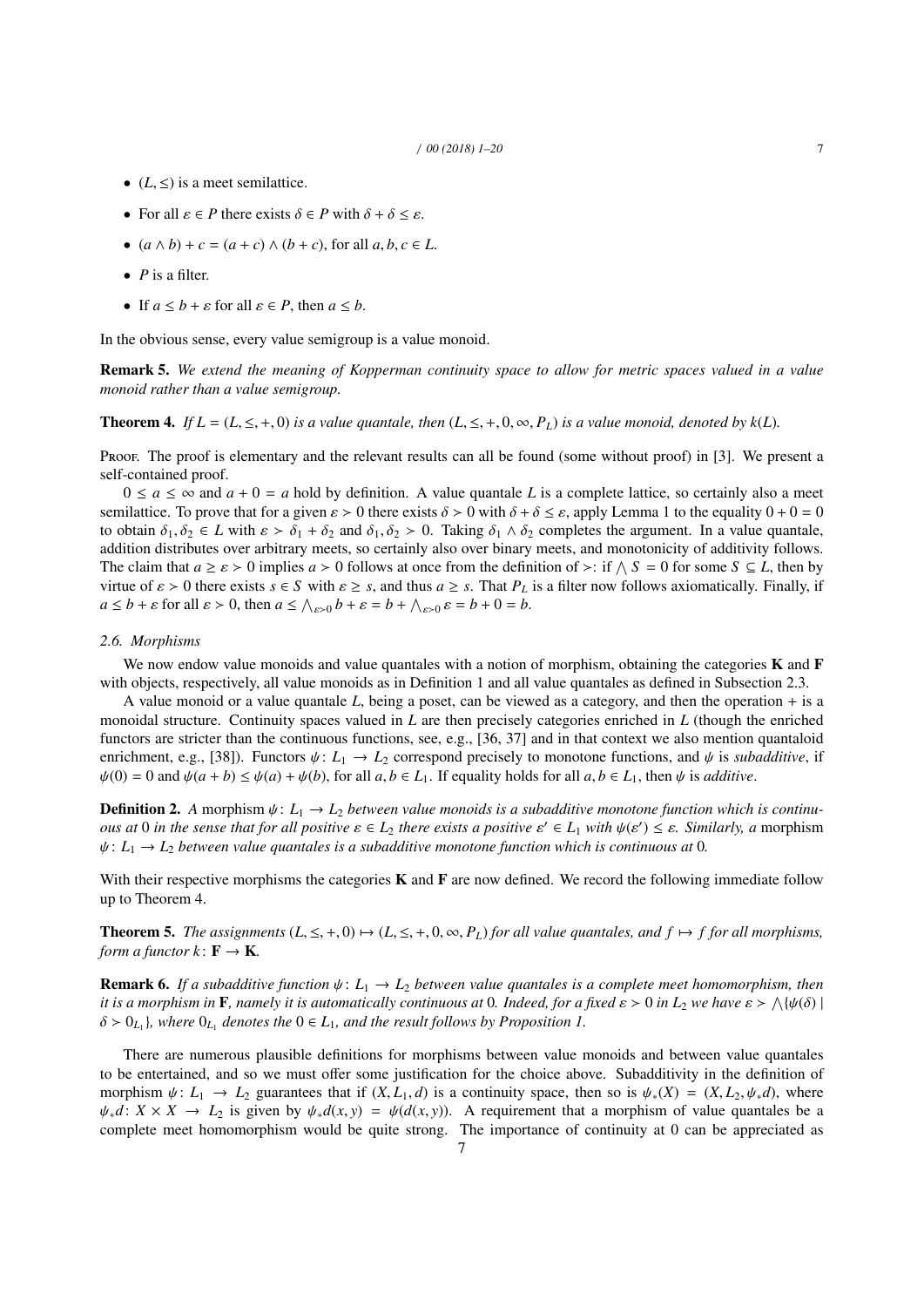follows. Somewhat arguably (see Mathoverflow discussion [39]) the most natural notion of morphism for classical metric spaces is that of a *short function* or *non-expansive function*, i.e.,  $f : X_1 \to X_2$  satisfying  $d_2(fx, fx') \leq d_1(x, x')$ , for all  $x, x' \in X$ . When  $X_1 = (X_1, d_1)$ ,  $i = 1, 2$ , are continuity spaces valued in  $L_1 = L_2$ , t for all  $x, x' \in X_1$ . When  $X_i = (X_i, L_i, d_i)$ ,  $i = 1, 2$ , are continuity spaces valued in  $L_1 = L_2$ , the formally identical potion of shortness is valid and we then say that such an *f* is absolutely short. The following defi notion of shortness is valid, and we then say that such an *f* is *absolutely short*. The following definition takes care of the general case.

**Definition 3.** Let  $X_1 = (X_1, L_1, d_1)$  and  $X_2 = (X_2, L_2, d_2)$  be Kopperman (respectively Flagg) continuity spaces. A short mapping *is a pair*  $(f, \psi)$ :  $X_1 \to X_2$  *where*  $\psi$ :  $L_1 \to L_2$  *is a morphism of value monoids (respectively value quantales) and*  $f: X_1 \to X_2$  *is a function of the underlying sets such that*  $d_2(fx, fx') \leq \psi(d_1(x, x'))$ *, for all x, x'*  $\in X_1$ *.* We also say that f is short relative to  $\psi$ *We also say that f is short relative to*  $\psi$ *.* 

In other words,  $(f, \psi)$  is short precisely when  $f: X_1 \to \psi_*(X_2)$  is absolutely short. The concepts of absolute shortness and shortness relative to identity morphisms coincide. The demand for continuity at 0 in Definition 2 implies the following result whose proof is trivial, and thus omitted.

**Theorem 6.** *If*  $(f, \psi)$ :  $X_1 \rightarrow X_2$  *is short, then f is uniformly continuous, and hence continuous.* 

## *2.7. Basic properties of* K *and* F

We briefly conduct an elementary categorical investigation of  $K$  and  $F$ . We first note that terminal objects in either K or F do not exist. Indeed, for any value quantale F there are at least two distinct morphisms  $\omega + 1 \rightarrow F$ , one with  $1 \mapsto 0$  and one with  $1 \mapsto \infty$ . Similarly, initial objects do not exist either. Of course, if singletons were allowed into the categories, then they would be zero objects; an adjustment easily seen to results in a category equivalent to F with a zero object freely added, and similarly for K.

In contrast, all non-empty small products in  $K$  do exist, as we now show alongside a closer look at the choice of positive elements in a value monoid. Let us say that a value monoid *L* is *trivial* if  $0 \in L$  is positive. Let  $K_0$  be the full subcategory of  $K$  spanned by the trivial value monoids.

## Proposition 2.  $K_0$  *is a coreflective subcategory of* K.

Proof. A coreflector  $c^*$ , i.e., a right adjoint to the inclusion  $\mathbf{K}_0 \to \mathbf{K}$ , is easily seen to be given by enlarging the set of positives in a given value monoid *L* to include 0 (and thus become all of *L*).

Given a non-empty collection  ${K_i}_{i \in I}$  of trivial value monoids, let *K* be the set-theoretic product of the underlying sets, where for  $a \in K$  we denote by  $a_i$  the *i*-th coordinate of *a*. The pointwise operation determined by  $(a + b)_i = a_i + b_i$ and the pointwise ordering given by  $a \leq b$  precisely when  $a_i \leq b_i$  for all  $i \in I$  is easily seen to give rise to a trivial value monoid, denoted by  $\Pi K_i$ , equipped with the projections  $\pi_j: \Pi K_i \to K_j$ . We denote by  $\coprod K_i$  the subset of  $\Pi K_i$  consisting only of those elements with finitely many non-zero coordinates consisting only of those elements with finitely many non-zero coordinates.

# **Theorem 7.** *The categories*  $K_0$  *and*  $K$  *have all non-empty small products*,  $K_0$  *has all small non-empty coproducts*, *and* K *has all small coproducts in which all but finitely many value monoids are trivial.*

Proof. Given trivial value monoids  $\{K_i\}_{i\in I}$  as above, the universal property establishing  $\Pi K_i$  as the categorical product in  $K_0$  is straightforward. Now, if the  $K_i$  are value monoids, the right adjoint  $c^*$  must preserve their product in  $K$ , and so, if the product exists, it has  $\Pi c^*(K_i)$  as its associated trivial value monoid. To obtain a product in **K** a choice of positives must be made, evidently the smallest subset of  $\Pi c^*(K_i) = \Pi K_i$  rendering each projection  $\pi_j$  continuous at 0.<br>That set is easily seen to be the set of all  $a \in \Pi K$ , such that a, is positive for all  $i \in I$  and That set is easily seen to be the set of all  $a \in \Pi K_i$  such that  $a_i$  is positive for all  $i \in I$  and  $a_i = \infty$  for all but finitely many  $i \in I$ . Now, given morphisms  $\{\psi_i : K \to K_i\}_{i \in I}$ , for some value monoid *K*, the usual construction of  $\psi : K \to \Pi K_i$ , i.e.,  $\nu_k(a) = \nu_k(a)$  obviously uniquely commutes with the projections. The universal property will thus b  $\psi(a)_i = \psi_i(a)$ , obviously uniquely commutes with the projections. The universal property will thus be established by showing that  $\psi$  is continuous at 0, so let  $\varepsilon \in \Pi K_i$  be positive. Assume  $\varepsilon_i = \infty$  for all  $i \in I$  outside a finite subset *J*. For all  $j \in J$ , since  $\varepsilon_j$  is positive and  $\psi_j$  is continuous at 0, there exists a positive  $\delta_j \in K$  with  $\psi_j(\delta_j) \leq \varepsilon_j$ . It then holds that  $\delta = \Delta\{\delta_j\}$  is  $\Gamma$  is positive (since *L* is finite) that  $\psi(\delta_j) \leq \vare$ holds that  $\delta = \bigwedge \{\delta_j \mid j \in J\}$  is positive (since *J* is finite), that  $\psi(\delta)_i \leq \varepsilon_i$  for all  $i \in I \setminus J$  (since  $\varepsilon_i = \infty$ ), and that  $\psi(\delta) \leq \varepsilon_i$  for all  $i \in I$  (since  $\psi(i)$  is monotone), and thus  $\psi(\delta) \leq \varepsilon_i$  $\psi(\delta)_j \leq \psi_j(\delta_j) \leq \varepsilon_j$  for all  $j \in J$  (since  $\psi_j$  is monotone), and thus  $\psi(\delta) \leq \varepsilon$ , as required. As for coproducts, it is a controllect in  $\mathbf{K}_\varepsilon$  and thus also in  $\mathbf{K}_\varepsilon$  and for finitely many value m easily seen that  $\prod K_i$  is a coproduct in  $\mathbf{K}_0$  and thus also in  $\mathbf{K}$ , and for finitely many value monoids  $\prod K_i = \prod K_i$  is a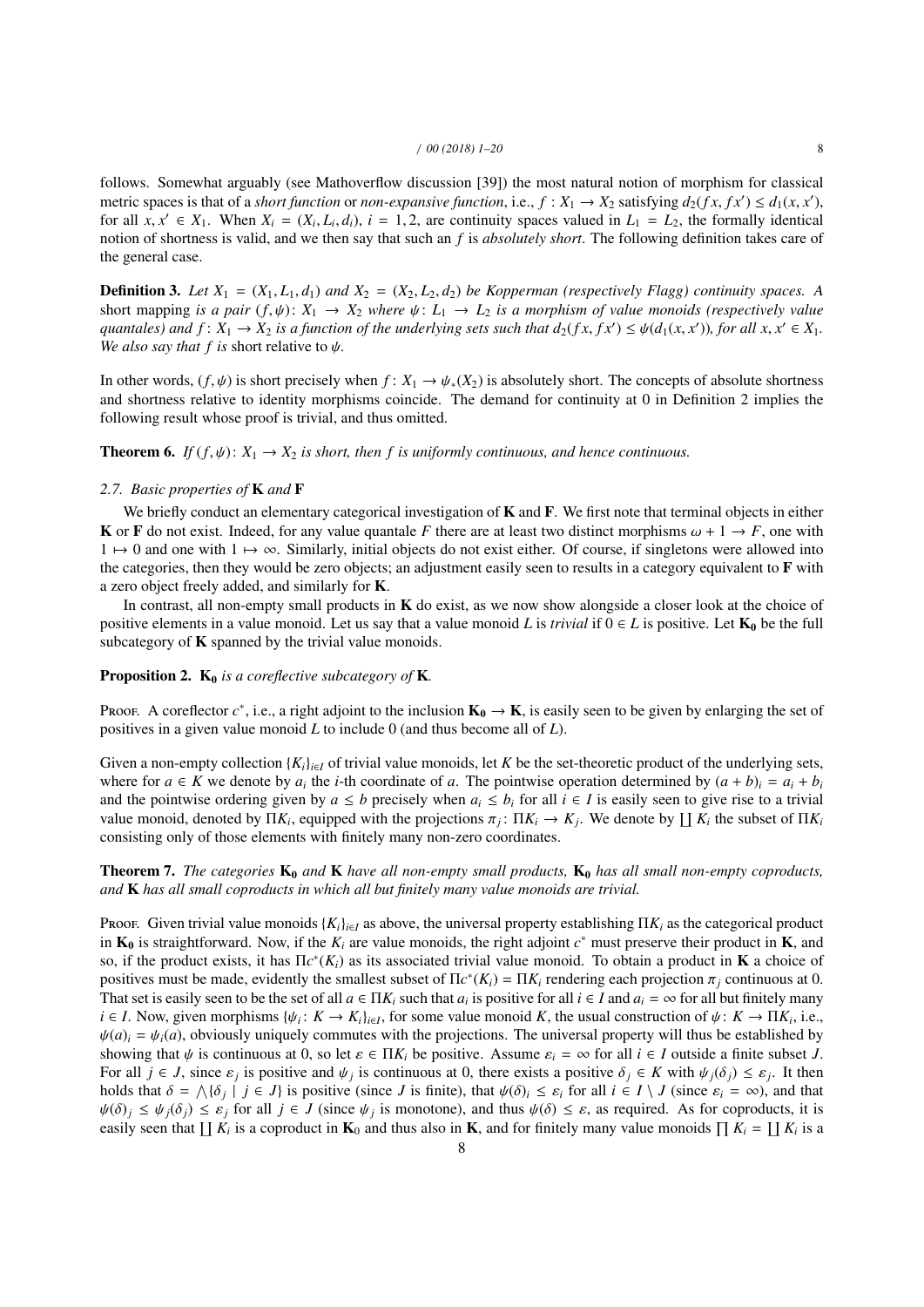coproduct in **K**, and the rest of the claim follows. In some more details, the canonical injections  $f_j: K_j \to \coprod K_i$  are the evident functions where  $f(x)_i = x$  and  $f(x)_i = 0$  for  $i \neq j$ . For a general coproduct in **K**, this constructions may fail to be a coproduct since the induced function from  $\prod K_i$  need not be continuous at 0, unless the given objects are trivial, or if only finitely many are involved.

Recall again Flagg's construction, for a set *S*, of the value quantale  $\Omega(S) = \{a \subseteq \downarrow S \mid A \in a \implies \downarrow A \subseteq a\}$ , ordered by reverse inclusion and with + given by intersection. If  $f: S \to T$  is a function between two sets, then, denoting the direct image function by  $f_{\rightarrow}$ , let  $f_*(a) = \{f_{\rightarrow}(A) | A \in a\}$ , for all  $a \in \Omega(S)$ , and let  $f^*(b) = \{A \in \mathcal{J} | f_{\rightarrow}(A) \in b\}$ , for all  $b \in \Omega(T)$ . It is easily seen that  $f_*(a) \in \Omega(T)$  and that  $f^*(b) \in \Omega(S)$ . The following result is a simple reincarnation of elementary set-theoretic properties of functions.

**Proposition 3.** *For a function*  $f: S \rightarrow T$  *the following hold.* 

- *Each of f*<sup>∗</sup> *and f* <sup>∗</sup> *is a complete meet homomorphism.*
- $f^*$  *is additive and*  $f_*$  *is superadditive (i.e.,*  $f_*(a + a') \ge f_*(a) + f_*(a')$ ).
- *f*<sup>∗</sup> *is subadditive (and thus additive) if, and only if, f is injective.*
- $f^*(0) = 0$ .
- $f_*(0) = 0$  *if, and only if, f is surjective.*

Proof. Elementary.

Remark 7. *Note that f*<sup>∗</sup> *is thus a morphism of value quantales if, and only if, f is a bijection.*

**Theorem 8.** *The assignments*  $S \mapsto \Omega(S)$  *and*  $f \mapsto f^*$  *give rise to a functor*  $\Omega$ : **Set**<sup>op</sup>  $\rightarrow$  **F**.

Proof. Given a function  $f: S \to T$ , the verification that  $f^*$  is a morphism in **F** is included in the preceding proposition. Given another function *g*:  $T \to U$ , the verification that  $(g \circ f)^* = f^* \circ g^*$  is again elementary.

For an element  $a \in \Omega(S)$ , the *support* of *a* is  $\sigma_S(a) = \sigma(a) = \{s \in S \mid \{s\} \in a\}$ . Recall the contravariant power set functor  $\mathcal{P}^{\leftarrow}$ : Set<sup>op</sup>  $\rightarrow$  Set.

**Proposition 4.** *The functions*  $\sigma_S$  *are the components of a natural transformation*  $\sigma: U \circ \Omega \to \mathcal{P}^{\leftarrow}$ *, where*  $U: \mathbf{F} \to \mathbf{Set}$ *is the forgetful functor.*

Proof. Given a function  $f: S \to T$ , the claim is that  $\sigma(f^*(b)) = f^{\leftarrow}(\sigma(b))$ , for all  $b \in \Omega(T)$ ; a simple verification:<br> $s \in \sigma(f^*(b)) \iff \{s\} \in f^*(b) \iff \{f(s)\} \in b \iff f(s) \in \sigma(b) \iff s \in f^{\leftarrow}(\sigma(b))$  for all  $s \in S$  $s \in \sigma(f^*(b)) \iff \{s\} \in f^*(b) \iff \{f(s)\} \in b \iff f(s) \in \sigma(b) \iff s \in f^{\leftarrow}(\sigma(b))$ , for all  $s \in S$ .

In contrast to  $K$ , the category  $F$  has only very few products and coproducts, with the following observation being used in the proof. Any value quantale *F* contains an element *a* with  $a \neq \infty$  and  $a > 0$ . Indeed, if  $\infty$  were the only positive element, then  $0 = \bigwedge \{a \in F \mid a > 0\} = \infty$ , which is axiomatically prohibited.

**Theorem 9.** Let  $\{F_i\}_{i \in I}$  be a collection of value quantales indexed by a set I. Then the product of the collection exists *in*  $\bf{F}$  *if, and only if,*  $|I| = 1$ *. A similar statement holds for coproducts.* 

Proof. The stated condition trivially implies the existence of the product, so we assume the condition is not met and proceed to show the product does not exist. The case  $|I| = 0$  is the claim of the non-existence of a terminal object, which was already discussed. Assuming thus that  $|I| > 1$ , fix  $k, t \in I$  with  $k \neq t$ .

Note that the value quantale 1 classifies the underlying set  $U(F)$  of any value quantale  $F$  in the sense that there is a canonical isomorphism between  $U(F)$  and  $F(1, F)$ , the set of morphisms  $1 \rightarrow F$  in F. Similarly, 2 classifies the ordering in *F* in the sense that  $a \leq b$  in *F* if, and only if, there exists a morphism  $2 \rightarrow F$  with  $1 \mapsto a$  and 2 → *b*. Consequently, if the product *F* of the given collection  ${F_i}_{i\in I}$  existed, with projections  $\pi_i: F \to F_i$ , then  $H(F) \cong F(1, F) \cong \Pi$ .  $F(1, F) \cong \Pi$ .  $H(F)$  canonically. Thus we may proceed under the assumption th *U*(*F*) ≅ **F**(1, *F*) ≅  $\prod_{i \in I}$ **F**(1, *F<sub>i</sub>*) ≅  $\prod_{i \in I}$ *U*(*F<sub>i</sub>*), canonically. Thus we may proceed under the assumption that *U*(*F*) is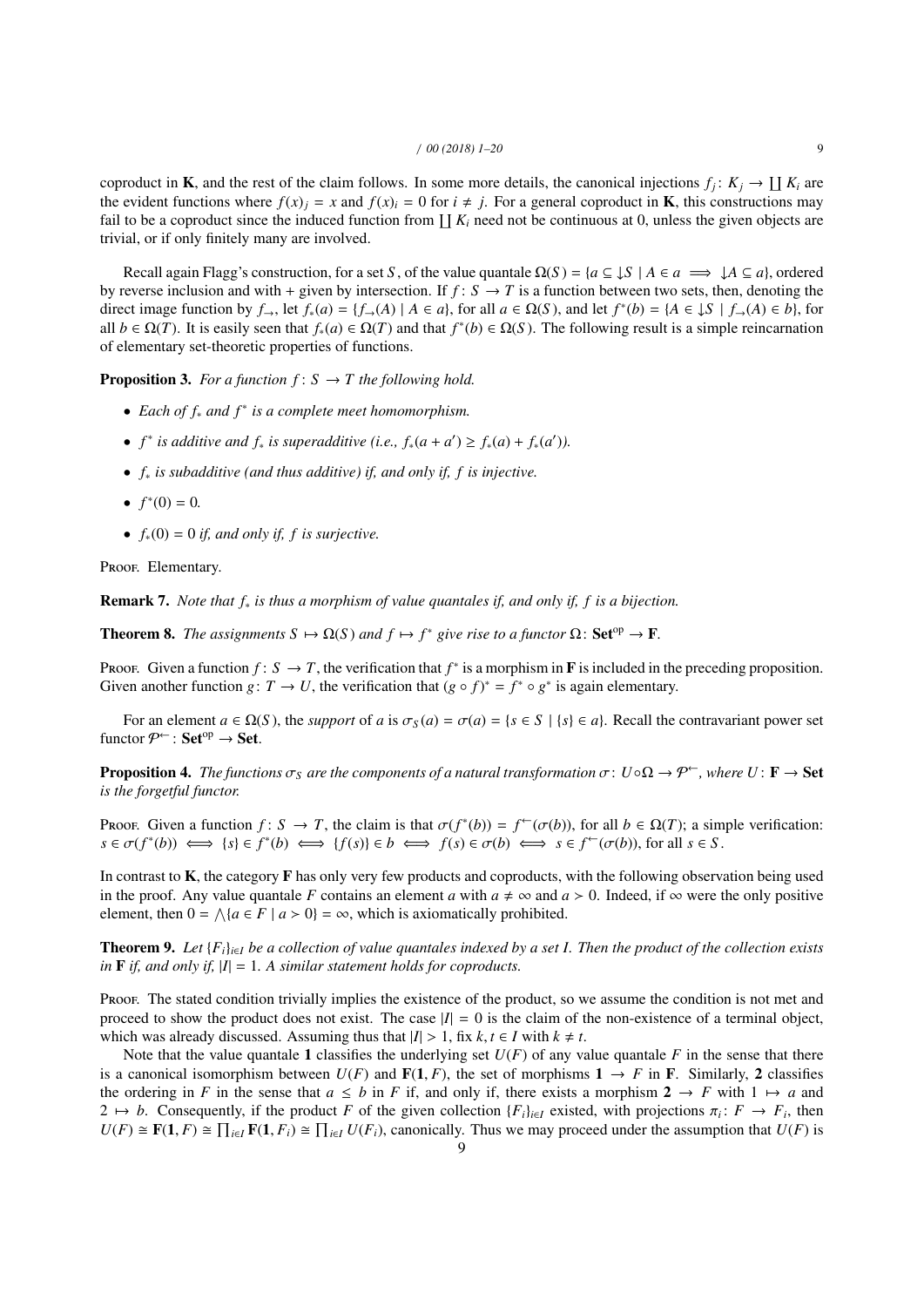the cartesian product of  $\{U(F_i)\}_{i \in I}$ , which we may also assume to be pair wise disjoint, with the usual projections. It then similarly further follows that the ordering in *F* is determined coordinate wise.

Now, for  $a \in F_i$  let  $\hat{a}$  be the element in F with  $\hat{a}_i = a$  and  $\hat{a}_j = \infty$  for all  $j \in I \setminus \{i\}$ . Since  $\wedge \{\hat{a} \mid a \in F_i, i \in I, a > 0\}$  is follows that  $x > 0$  in F implies  $x > \hat{a}$  for some  $i \in I$  and  $a \in F$ . In s 0} = 0 it follows that  $x > 0$  in *F* implies  $x \ge \hat{a}$  for some  $i \in I$  and  $a \in F_i$ . In short, if  $x > 0$  in *F*, then there exists  $i \in I$ with  $x_i = \infty$  for all  $j \neq i$  and  $x_i > 0$ . The converse follows immediately from the definition of  $\geq$ .

Let  $a \in F_k$  satisfy  $a \neq \infty$  and  $a > 0$ , and let  $b \in F_t$  be chosen analogously. Then  $\hat{a}$  and  $\hat{b}$  are positive, but  $\hat{a} \wedge \hat{b}$  has two non-infinity coordinates, and is thus not positive. This is in contradiction with the requirement that the positive elements in a value quantale form a filter. The claim about coproducts is more elaborate due to the lack of particularly nice co-representing objects, but similar techniques still suffice, and we omit the details.

We note that  $\Omega$ : Set<sup>op</sup>  $\rightarrow$  F is not a right adjoint nor a left adjoint. Indeed, the severe lack of products and coproducts in F shows this functor fails to preserve products in Set, or to convert coproducts into products.

#### 3. The enveloping value quantale of a positivity domain

The aim of this section is to construct a value quantale from a fragment of the structure present in a value monoid. The construction is of general interest as a method for constructing value quantales. Recall from Subsection 2.1 that in an ordered set *P*, for subsets *S*, *T*  $\subseteq$  *P*, we write *S*  $\leq$  *T* to mean that for all  $t \in T$  there exists  $s \in S$  with  $s \leq t$ . We extend this notation to elements by considering an element  $x \in P$  as the singleton  $\{x\}$ .

Definition 4. *<sup>A</sup>* positivity multisemigroup *is an ordered abelian multisemigroup* (*P*, <sup>+</sup>, <sup>≤</sup>) *satisfying a* <sup>≤</sup> *<sup>a</sup>* <sup>+</sup> *b, for all*  $a, b \in P$ . A positivity multisemigroup P is a positivity domain *if for all*  $b \in P$  there exists  $a \in P$  with  $a + a \leq b$ .

As usual, if the operation is not a multi-operation, we may speak of a positivity semigroup or of a single-valued positivity domain.

Example 3. *Clearly, the set P in a value monoid together with the induced structure is a positivity domain, as is the set P<sub>L</sub> in a value quantale L when endowed with the structure from L. If*  $(M, +, 0, \leq)$  *is an ordered abelian monoid, then each of*  $(M, +, \leq)$  *and*  $(M \setminus \{0\}, +, \leq)$  *is a positivity semigroup. Each of*  $(0, \infty)$ ,  $[0, \infty)$ ,  $(0, \infty) \cap \mathbb{Q}$ *, and*  $[0, \infty) \cap \mathbb{Q}$ *with ordinary addition and the usual ordering is a positivity domain. Similarly, each of*  $(1, \infty)$ ,  $[1, \infty)$ ,  $(1, \infty) \cap \mathbb{Q}$ *, and* [1, <sup>∞</sup>) <sup>∩</sup> <sup>Q</sup> *with multiplication and with the usual ordering is a positivity domain.*

These examples exhibit an underlying semigroup rather than a multisemigroup. The following examples rely on the operation being multivalued.

**Proposition 5.** Let S be a set. Endowing S with the trivial ordering and defining  $a + a = \{a\}$  for all  $a \in S$ , and  $a + b = \emptyset$  *when*  $a \neq b$  *results in a positivity domain.* 

The proof is immediate. We denote the resulting positivity domain by  $\widehat{S}$ . The next class of examples utilises multivaluedness in a more substantial way, and is crucial for the representation theorem for value quantales (Theorem 15). Recall that for a value quantale *L* and  $a \in L$  we write  $\int a = \{b \in L \mid b > a\}.$ 

Proposition 6. *Let L be a value quantale and P<sup>L</sup> its set of positives, endowed with the induced ordering from L. Defining*  $a \oplus b = \mathcal{T}(a + b)$  *turns*  $P_L$  *into a positivity domain.* 

Proof. The operation  $\oplus$  is clearly commutative, so to verify that  $(P_L, \oplus)$  is a commutative multisemigroup, introduce the ternary operation  $a \oplus b \oplus c = \hat{a}(a + b + c)$  and we proceed to show that  $(a \oplus b) \oplus c = a \oplus b \oplus c = a \oplus (b \oplus c)$ , for all  $a, b, c \in P_L$ . If  $x \in (a \oplus b) \oplus c$ , then  $x > y + c$  for some  $y > a + b$ . But then  $x > y + c \ge a + b + c$  and so  $x \in a \oplus b \oplus c$ . In the other direction, assuming  $x > a + b + c$  it follows by Lemma 1 that  $x > y + \gamma$  for some  $y > a + b$  and  $\gamma > c$ . Thus  $y \in a \oplus b$  and since  $\gamma \ge c$  it follows that  $x > y + c$ , so that  $x \in (a \oplus b) \oplus c$ . This argument establishes the first equality, and the second one follows similarly, and thus  $(P_L, \oplus)$  is a commutative multisemigroup.

To show that  $P_L$  is an ordered multisemigroup assume that  $a \le a'$ ,  $b \le b'$ , and that  $x > a' + b'$ , and we must show the existence of  $y > a + b$  with  $y \le x$ . Since  $x > a' + b' \ge a + b$ , it follows that  $x > a + b$ , and so the required *y* exists by the interpolation property. It is easily seen that  $P_L$  is a positivity multisemigroup, i.e., that  $a \le a + b$  holds. Finally, the condition for  $P_L$  to be a positivity domain is easily established using the property that in a value quantale, if  $\varepsilon > 0$ then there exists  $\delta > 0$  with  $\delta + \delta < \varepsilon$ , together with interpolation again.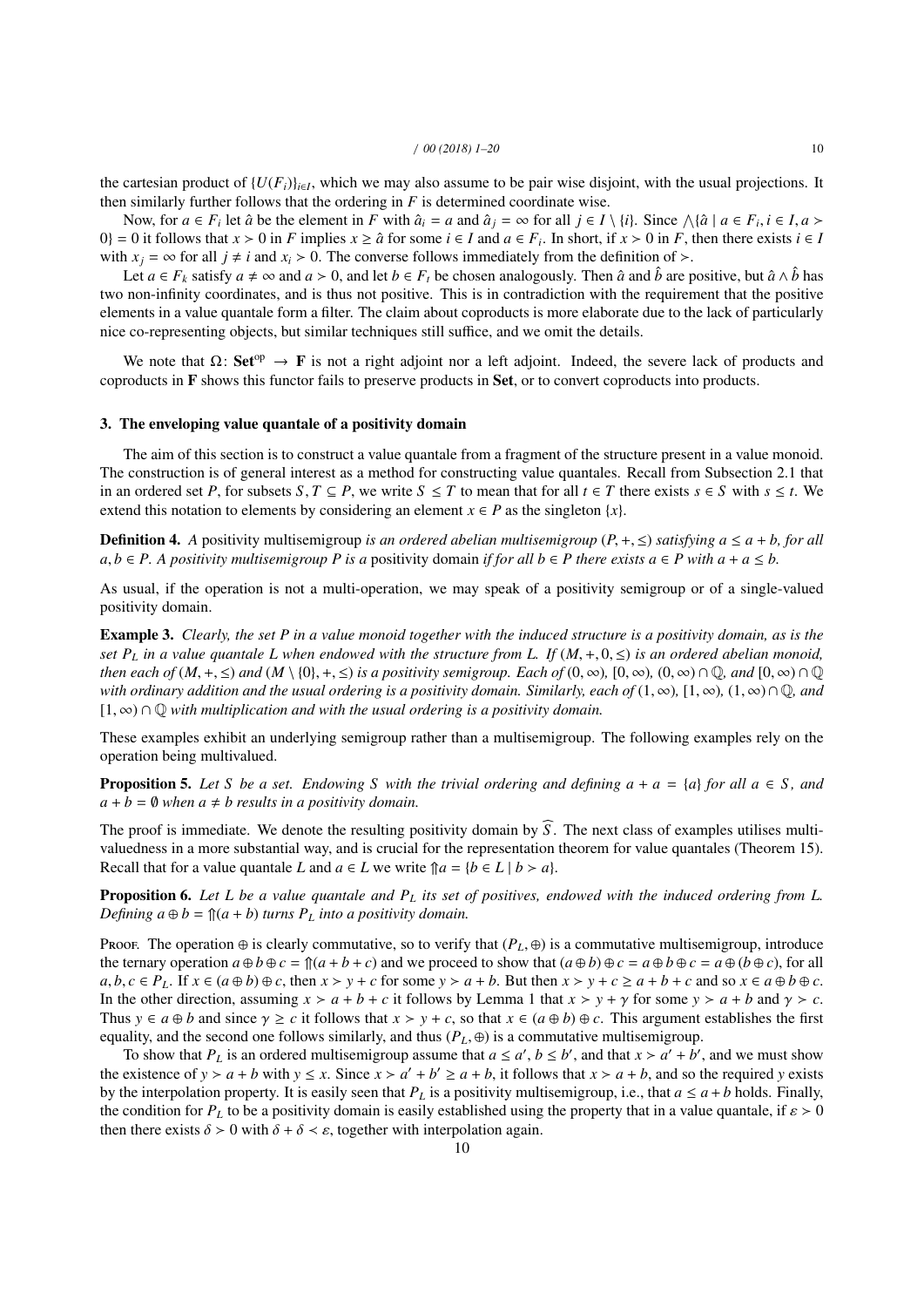We proceed to construct a value quantale from a positivity domain. The construction is given in two steps, utilising the following auxiliary concepts.

**Definition 5.** A deficient value quantale *is a complete lattice L with a binary operation* + *satisfying the same conditions as in the definition of value quantale except, possibly, for the condition that*  $0 + a = a$  *for all*  $a \in L$ . A semi-deficient value quantale *is a deficient value quantale in which* 0 + 0 = 0*.*

**Example 4.** Let L be a value quantale and consider the set  $L_s = \{a_u, a_d \mid a \in L, a \neq 0\} \cup \{0\}$  where  $a_u, a_d$  are formal *copies of a. We think of L<sup>s</sup> as L where each element other than* 0 *has been split up into two parts, one directly above the other. In more detail, the order from L extends to L<sub><i>s*</sub> by defining 0 to remain the smallest element, and  $a_j \leq b_k$  as *soon as a* < *b, and a<sub>d</sub>* < *a<sub>u</sub> for a*  $\neq$  0*. Addition is extended by demanding that*  $a_u = a_d + 0$  *holds for all*  $a \in L \setminus \{0\}$ *. This results in a semi-deficient value quantale.*

First we describe a construction  $P \mapsto \Theta(P)$  which turns a positivity multisemigroup into a deficient value quantale, and then a construction that sifts a semi-deficient value quantale  $L$  to yield a value quantale  $L<sub>o</sub>$ . Noting that if  $P$  is a positivity domain, then Θ(*P*) is a semi-deficient value quantale, these constructions are combined to give rise to the *enveloping value quantale*  $\Gamma(P) = \Theta(P)$ <sup>o</sup> of a positivity domain *P*.

For a set *S* recall that  $\downarrow$ *S* denotes the set of all finite subsets of *S*. The notation  $A \subseteq f$  *S* will be used to indicate that *A* is a *finite* subset of *S* .

**Definition 6.** For an ordered set P consider the functions  $\mathcal{P}(P) \to \mathcal{P}(P) \to \mathcal{P}(\downarrow P)$ , where  $\uparrow S = \{b \in P \mid \exists s \in S : s \leq \mathcal{P}(\downarrow P) \}$ *b*}*, and their composition*  $\mathcal{L} = \mathcal{L} \circ \mathcal{L}$ *.* 

For a singleton set  $\{x\}$  we abbreviate  $\mathcal{I}\{x\}$  to  $\mathcal{I}x$ , and similarly for  $\uparrow$  and  $\downarrow$ .

**Definition 7.** *For an ordered set P let*  $\Theta(P) = \{a \subseteq \downarrow P \mid A \in a \implies \uparrow A \subseteq a\}$ *, ordered by reverse inclusion.* 

Clearly,  $\Theta(P)$  is a complete lattice with  $\wedge = \bigcup$ . Indeed, all that is required to verify is that  $\Theta(P)$  is closed under arbitrary unions, a triviality. Consequentely, by well-known results of Raney ([40, 41, 42]), it follows that Θ(*P*) is a completely distributive complete lattice, and so, equivalently, that  $a = \bigwedge_{b>a} b$ , for all  $a \in \Theta(P)$ . Note that in  $\Theta(P)$ ,  $0 = \downarrow P$  while  $\infty = \emptyset$ . Generally,  $\updownarrow S \in \Theta(P)$  for all  $S \subseteq P$ .

**Remark 8.** *Note that for all sets* S, *the sets*  $\Omega(S)$  *and*  $\Theta(\widehat{S})$  *are equal.* 

**Proposition 7.** If P is an ordered set, then  $a = \bigwedge {\{\updownarrow} A \mid A \in a\}$  for all  $a \in \Theta(P)$ .

Proof. If  $X \in \Lambda \{ \mathcal{A} \mid A \in a \}$ , then  $X \in \mathcal{A}$  for some  $A \in a$ , and since  $\mathcal{A} \subseteq a$ , it follows that  $X \in a$ . The argument in the other direction is immediate.

The meaning of  $b > a$  in a poset is sensitive to the ordering and the ambient poset. We say that  $b > a$  in  $\Theta(P)$  to mean that for all  $S \subseteq \Theta(P)$  with  $a > \bigwedge S$ , there exists  $s \in S$  with  $b \geq s$ .

**Lemma 3.** Let P be an ordered set. An element  $b \in \Theta(P)$  satisfies  $b > 0$  if, and only if,  $b \geq \mathcal{I}$  *F* for some  $F \subseteq_f P$ . *More generally, for all*  $a, b \in \Theta(P)$ *,*  $b > a$  *if, and only if,*  $b \geq \text{\textsterling}A$  *for some A*  $\in$  *a.* 

Proof. We establish the more general claim. Since  $\bigwedge_{A \in a} \mathcal{I}A = a$  it follows that if  $b > a$ , then  $b \geq \mathcal{I}A$  for some  $A \in a$ . Conversely, suppose that  $b \geq \text{A}$ ,  $A \in a$ , and that  $S \subseteq \Theta(P)$  satisfies  $a \geq \bigwedge S$ . Then since  $A \in a$  it follows that  $A \in s$ for some  $s \in S$ . But then  $\mathcal{I} A \subseteq s$ , and thus  $s \leq \mathcal{I} A \leq b$ , as required.

**Corollary 1.** *Let P be an ordered set. If*  $a, b > 0$  *in*  $\Theta(P)$ *, then a*  $\wedge b > 0$ *.* 

Proof. If  $a \geq \mathcal{I}F$  and  $b \geq \mathcal{I}G$ , then  $a \wedge b \geq \mathcal{I}F \wedge \mathcal{I}G = \mathcal{I}F \cup \mathcal{I}G \geq \mathcal{I}(F \cup G)$ .

Clearly  $S \subseteq T \subseteq P$  implies  $\mathcal{T} \leq \mathcal{S}$  in  $\Theta(P)$ , and, more precisely,  $S \subseteq \mathcal{T}$  if, and only if,  $\mathcal{T} \leq \mathcal{S}$ .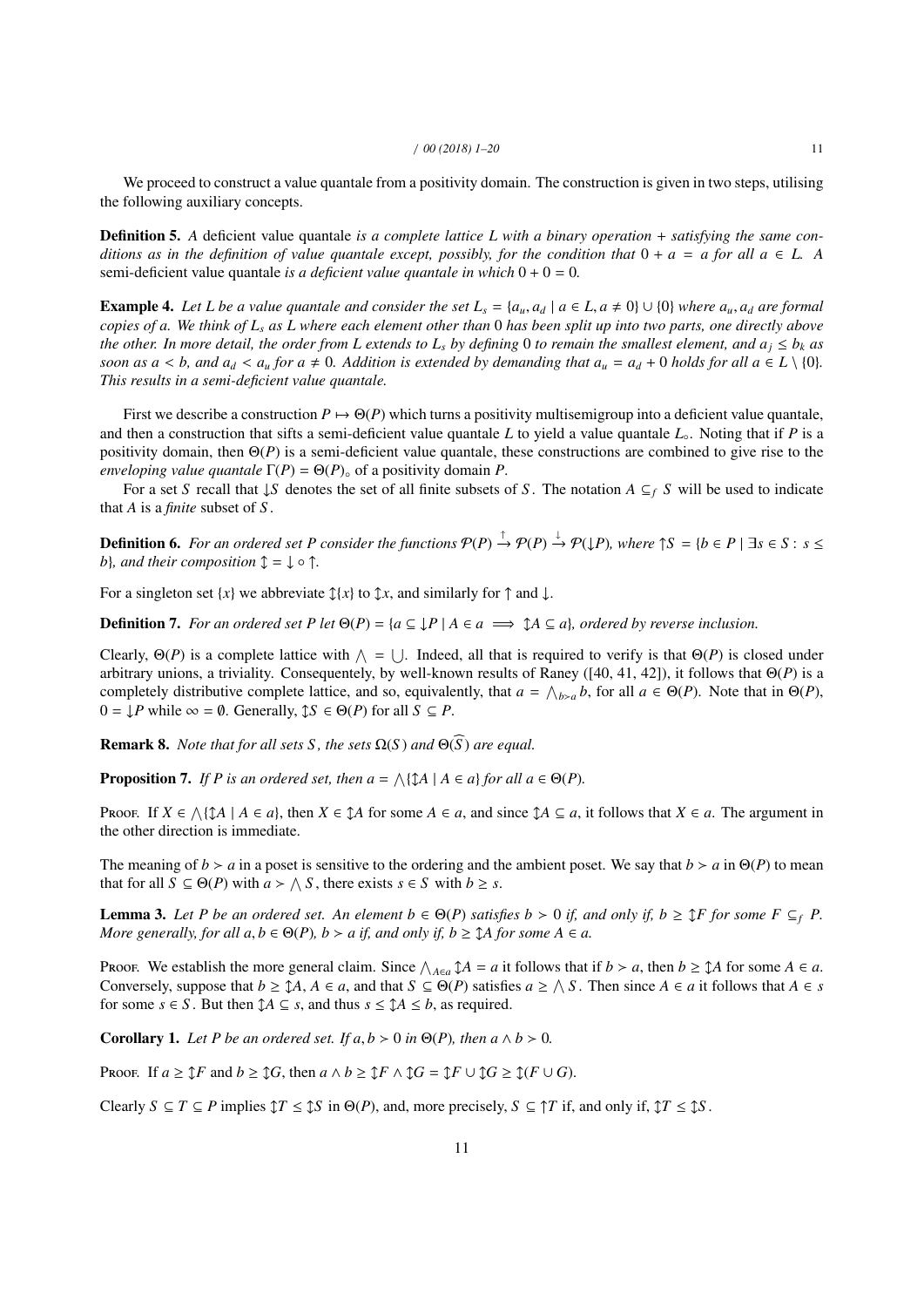**Definition 8.** *Let P be a positivity multisemigroup. For all*  $a, b \in \Theta(P)$  *<i>let*  $a + b = \bigcup_{A \in a, B \in b} \mathcal{I}(A + B)$ *, where*  $A + B = \bigcup_{\{a + b\}} \mathcal{I}(A + B)$  *a*  $\in A, \beta \in B$ . *In other words,*  $a + b = \bigwedge_{A \in a, B \in b} \mathcal{I}(A + B)$ *, so in*  $\{\alpha + \beta \mid \alpha \in A, \beta \in B\}$ . In other words,  $a + b = \bigwedge_{A \in a, B \in b} \mathfrak{I}(A + B)$ , so in particular + is a binary operation on  $\Theta(P)$ <br>byjously a commutative one) *(obviously a commutative one).*

**Remark 9.** *Further to Remark 8, note that addition in*  $\Theta(\widehat{S})$  *corresponds to intersection. In other words, the operation on*  $Θ(\overline{S})$  *is the addition of*  $Ω(S)$ *.* 

**Proposition 8.** *If P is a positivity multisemigroup, then*  $\mathcal{A} + \mathcal{A}B = \mathcal{A}(A + B)$  *for all A, B*  $\subseteq$  *P. Moreover,* ( $\Theta(P)$ *, +) is a commutative ordered semigroup.*

Proof. The proof of the stated equality in case the sets are finite is trivial, and in the general case only slightly less trivial. As for the associativity of +, it is easily seen that  $a + (b + c) = \bigwedge (\mathfrak{D}(A + B + C)) \mid A \in a, B \in b, C \in c$ , and we<br>merely remark that some attention needs to be paid to the fact that due to multivaluedness of the operatio merely remark that some attention needs to be paid to the fact that due to multivaluedness of the operation in *P*, the set  $A + B + C$  may be infinite even when A, B, and C are finite.

We show that + is monotone, namely that  $b \le b'$  implies  $a + b \le a + b'$ . Indeed, to show the latter it suffices to show that  $a + b \leq \mathcal{J}(A + B')$ , for fixed  $A \in a$  and  $B' \in b'$ , namely that  $\mathcal{J}(A + B') \subseteq a + b$ , which would follow from  $A + B' \in a + b$ . Now, for all  $B \in b$  we have  $\mathcal{L}(A + B) \subseteq a + b$ , so if  $b \le b'$ , then  $B' \in b$  and thus  $A + B' \in \mathcal{L}(A + B') \subseteq a + b$ , as needed. It remains to verify that  $a \le a + b$ , for which it suffices to show that  $a \le \mathfrak{J}(A + B)$  for fixed  $A \in a$  and  $B \in b$ . Let  $F \subseteq f (A + B)$  be given, and we must show that  $F \in a$ . Note that for all  $x \in F$  there exists  $\alpha_x \in A$ ,  $\beta_x \in B$ , and  $y_x \in \alpha_x + \beta_x$  with  $x \ge y_x$ . Since *P* is a positivity multisemigroup it follows that  $\alpha_x \le y_x$ , and thus  $x \ge \alpha_x$ . We now have that  $F \in \mathcal{A} \subseteq a$ , as required.

## Theorem 10. *If P is a positivity multisemigroup, then* (Θ(*P*), <sup>+</sup>) *is a deficient value quantale.*

Proof. So far we have established that  $\Theta(P)$  is a complete lattice, that + is commutative and associative, and that the elements  $a \in \Theta(P)$  satisfying  $a > 0$  form a filter. That  $\Theta(P)$  is completely distributive follows by the computation, for all  $a \in \Theta(P)$ ,  $\bigwedge \{b \in \Theta(P) \mid b > a\} \leq \bigwedge \{\mathcal{I} \mid A \in a\} = a$ , noting that  $\mathcal{I} A > a$  holds for all  $A \in a$ .

It remains to show that + distributes over arbitrary meets. Let  $a \in \Theta(P)$  and  $S \subseteq \Theta(P)$  be given. That  $a + \wedge S \leq \Theta(P)$  $\wedge$  *a* + *S* follows at once from monotonicity. To show that  $\wedge$  *a* + *S* ≤ *a* +  $\wedge$  *S* =  $\wedge$ {(*A* + *B*) | *A* ∈ *a*, *B* ∈  $\wedge$  *S*}, we show for fixed *A* ∈ *a*, *b* ∈ *S*, and *B* ∈ *b*, that  $\wedge$  *a* + show, for fixed  $A \in a, b \in S$ , and  $B \in b$ , that  $\bigwedge a + S \leq \mathcal{I}(A + B)$ . But that is trivial since  $a + \bigwedge S \leq a + b \leq \mathcal{I}(A + B)$ , again due to monotonicity of addition.

**Remark 10.** *It may be the case that*  $0 = \frac{1}{2}P$  *is neutral with respect to* +*, for instance if* P *is an ordered monoid, but, of course, that is not the generic case*

We now attend to the second construction, turning a semi-deficient value quantale into a value quantale. Generally, for a deficient value quantale *L* and  $a \in L$  let  $a_0 = a + 0$ , giving rise to the function  $-\circ : L \to L$ , obviously a complete meet homomorphism since  $(\bigwedge_{b \in \mathcal{B}} b)$ ∘ =  $\bigwedge_{b \in \mathcal{B}} b$  + 0 =  $\bigwedge_{b \in \mathcal{B}} b$ °. Let  $L$ ° = {*a* ∈ *L* | *a*° = *a*}; obviously  $L$ ° ⊆ Im(−°). In the presence of lattice inclusions *L*<sub>1</sub> ⊆ *L*<sub>2</sub>, we shall write, for elements *a*, *b* ∈ *L*<sub>1</sub>, *b* > *L*<sub>*i*</sub> *a* to indicate that *b* is well above *a* in *L*. above *a* in *L<sup>i</sup>* .

Lemma 4. *If L is a semi-deficient value quantale, then L*◦ = Im(−◦)*. In particlar, L*◦ *is a complete lattice where meets are computed as in L. Moreover, L*◦ *is completely distributive.*

Proof.  $(a_0)$ <sup></sup> =  $a + 0 + 0 = a_0$  shows that  $a_0 \in L$ , for all  $a \in L$ .  $L_0$  is thus the homomorphic image under the complete meet semilattice homomorphism −◦ : *L* → *L*. *L*◦ consists precisely of the fixed-points of −◦, and it is thus immediate that *L*◦ is a complete meet sublattice of *L*. Finally, we show that *L*◦ is completely distributive, for which it suffices, for *a* given *a* ∈ *L*<sup>◦</sup>, to show that *a* =  $\wedge$ {*b* ∈ *L*◦ | *b* ><sub>*L*◦</sub> *a*}. The proof reduces to showing that for all *a* ∈ *L*◦ and *b* ∈ *L* if  $b >_L a$ , then  $b_0 >_L a$ . Indeed, with that property assumed, we obtain  $\wedge \{b \in L_0 \mid b >_L a\} \le \wedge \{b_0 \in L_0 \mid b \in L, b >_L a\}$  $a$ } = ( $\wedge$ {*b* ∈ *L* | *b*  $\succ_L$  *a*}) ∘ = *a*⋅ = *a*, which suffices to show that *a* =  $\wedge$ {*b* ∈ *L*⋅ | *b*  $\succ_L$ <sub>⋅</sub> *a*}. To now verify the assumed property for some  $a \in L_0$  and  $b \in L$  with  $b \succ_L a$ , suppose that  $a \geq \bigwedge S$  for some  $S \subseteq L_0$ . Then  $b \geq s$  for some  $s \in S$ and thus  $b_{\circ} \geq s_{\circ} = s$ , as required.

Proposition 9. Let L be a semi-deficient value quantale. Then the addition operation + on L restricts to L<sub></sub><sub>°</sub>, and  $0 \in L_{\circ}$  *is neutral with respect to +.*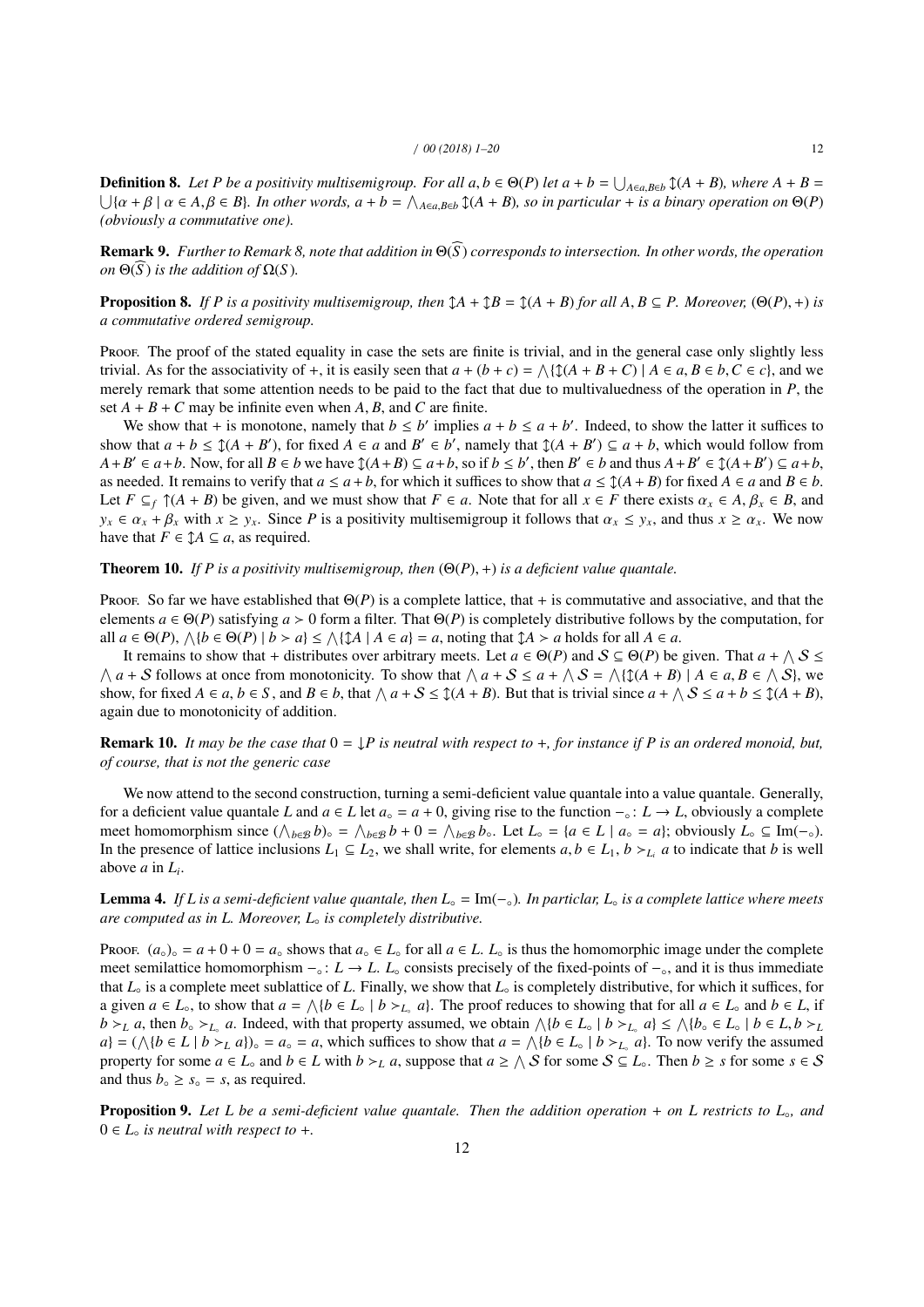PROOF. Obvious.

**Lemma 5.** *Let L be a semi-deficient value quantale, and*  $a, b \in L_{\circ}$ *. Then*  $b \succ_L a$  *if, and only if,*  $b \succ_{L_{\circ}} a$ *.* 

Proof. That  $b >_L a$  implies  $b >_{L_0} a$  is simply due to the fact that  $L_0$  is a complete meet sublattice of L. Suppose now that  $b >_{L_0} a$ , and that  $a \geq \Lambda S$  for some  $S \subseteq L$ . Applying  $-\circ$  element wise yields  $a_\circ \geq \Lambda S_\circ$ . Consequently,  $b \geq s_\circ$  for some  $s \in S$ , and since  $s \geq s$  it follows that  $b \geq s$ , showing that  $b \geq L$  *a*.

**Corollary 2.** Let L be a semi-deficient value quantale. If  $a, b >_{L_0} 0$ , then  $a \wedge b >_{L_0} 0$ , for all  $a, b \in L_0$ .

We summarise the above results in the following theorem.

**Theorem 11.** If L is a semi-deficient value quantale, then  $L_{\circ} = \{a \in L \mid a + 0 = a\}$ , with the structure inherited from *L, is a value quantale.*

The auxiliary constructions are thus concluded and the next step is to relate them.

Lemma 6. *If P is a positivity domain, then* Θ(*P*) *is a semi-deficient value quantale.*

Proof. We need to show that  $0 \circ = 0 + 0 = 0$ , namely that  $\downarrow P \subseteq \downarrow P + \downarrow P$ . Suppose  $F \subseteq_f P$ , and for each  $x \in F$  let  $y_x \in P$  and  $z_x \in y_x + y_x$  satisfy  $z_x \le x$ . Let  $G = \{y_x \mid x \in F\} \subseteq_f P$ , so clearly  $y_x + y_x \subseteq G + G$ , and so  $\{z_x \mid x \in F\} \subseteq G + G$ . Thus  $F \subseteq \mathcal{T}(G+G)$ , and so  $F \in \mathcal{L}(G+G) = \mathcal{L}G + \mathcal{L}G \subseteq \mathcal{L}P + \mathcal{L}P$ .

Combining Theorem 10, Lemma 6, and Theorem 11, if *P* is a positivity domain, then  $\Gamma(P) = \Theta(P)$ <sup>°</sup> is a value quantale, the *enveloping value quantale* of the positivity domain *P*.

Remark 11. *It is interesting to note that it is only in the proof of Lemma 6 that the ability to divide by* 2*, namely that for*  $b \in P$  *there is*  $a \in P$  *and*  $x \in a + a$  *with*  $x \le b$ *, plays a role. In a value monoid (or value semigroup) division by* 2 *is an axiomatic requirement while in a value quantale it is a consequence of Lemma 1 applied to the property*  $0 + 0 = 0$ . *Lemma 6 is in a sense a converse result, obtaining a well-behaved* 0 *from the presence of division by* 2*.*

The notion of support for elements in  $\Omega(S)$  is meaningful for elements in  $\Theta(P)$  as well.

**Definition 9.** Let P be a positivity multisemigroup. The support of an element  $a \in \Theta(P)$  is  $\sigma_P(a) = \sigma(a) = \{x \in P \mid$ {*x*} ∈ *a*}*.*

**Proposition 10.** Let P be a positivity multisemigroup. Then  $\mathfrak{J}\sigma(a) = \mathfrak{J}\sigma(a) \le a$  for all  $a \in \Theta(P)$ , and the following *are equivalent.*

- 1. *P is totally ordered.*
- 2.  $\downarrow \sigma(a) = a$  for all  $a \in \Theta(P)$ .
- 3.  $\sigma: P \rightarrow \mathcal{P}(P)$  *is injective.*

Proof. Clearly,  $\hat{\tau}\sigma(a) = \sigma(a)$ , and thus  $\hat{\tau}\sigma(a) = \tau(a)$ . If  $A \in a$ , then clearly  $A \subseteq \sigma(a)$ , namely  $A \in \tau(a)$ , as required for the inequality.

To show that condition 1 implies condition 2 suppose that *P* is totally ordered, and let  $F \in \mathcal{L}(\sigma(a))$ . Thus *F* is a finite subset of  $\sigma(a)$ , necessarily a chain, so let  $x \in F$  be the smallest element. But then  $F \subseteq \hat{\uparrow}\{x\}$ , and so  $F \in \hat{\downarrow}\{x\}$ . Since  $x \in \sigma(a)$  it follows that  $\{x\} \in a$ , and thus that  $\mathcal{I}\{x\} \subseteq a$ , and we may conclude that  $F \in a$ .

Condition 2 easily implies condition 3, which leaves the verification of condition 1 once  $\sigma$  is injective. Let *x*, *y* ∈ *P* be arbitrary and consider the elements  $a = \frac{f}{x}$ ,  $b = \frac{f}{y}$ , and  $c = \frac{f}{x}$ ,  $y$ . Recall that  $a \wedge b = a \cup b$  and thus  $\sigma(a \wedge b) = \sigma(c)$ . By assumption it follows that  $a \wedge b = c$ , and thus that  $\{x, y\} \in a \cup b$ . Noting that if  $\{x, y\} \in a = \mathcal{I}\{x\}$ , then  $\{x, y\} \subseteq \hat{\{x\}}$ , and thus that  $x \leq y$ , with a similar argument for *b*, completes the proof.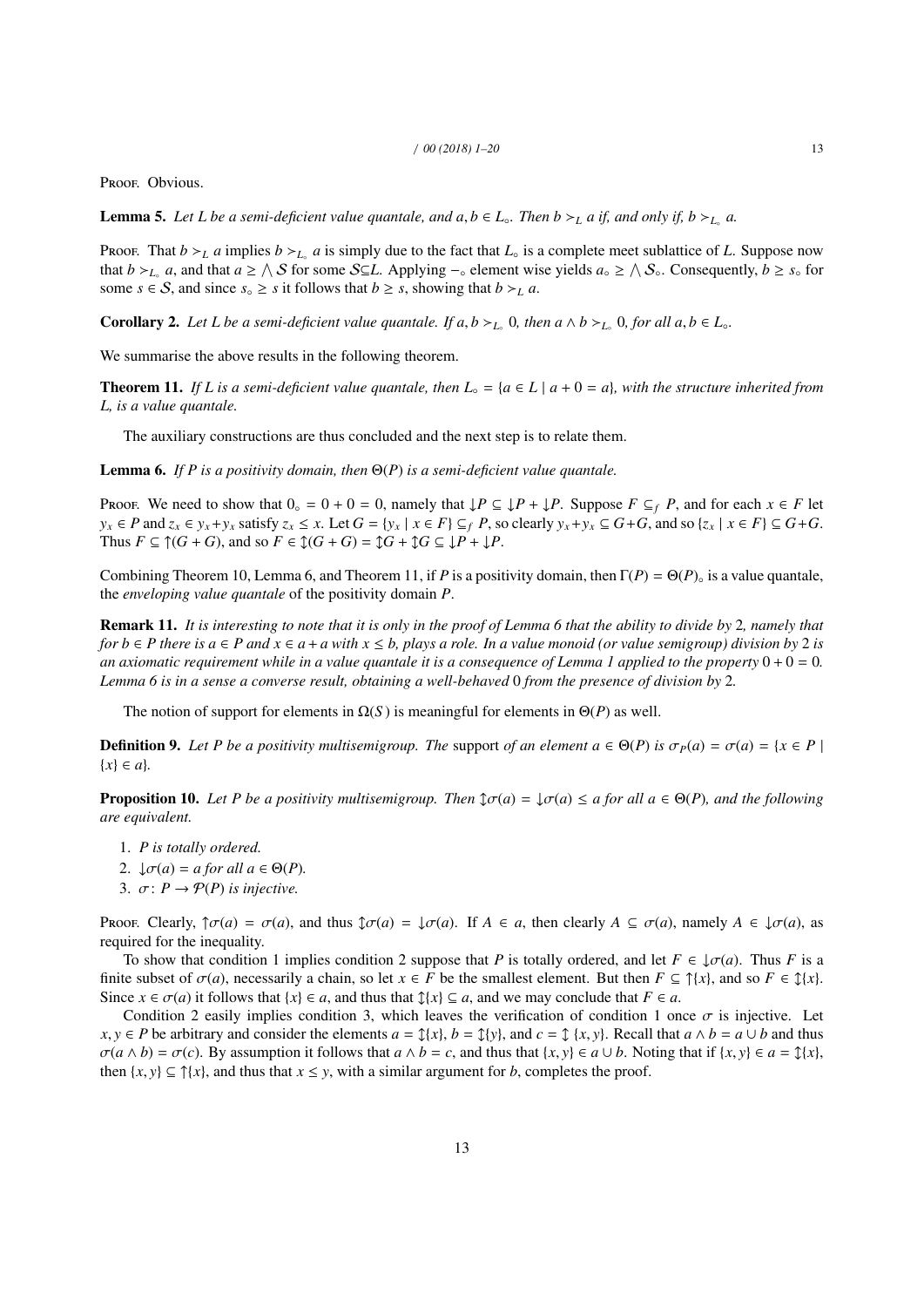As an illustrative example of the constructions above let us consider the positivity domain  $\mathbb{Q}_+ = \mathbb{Q} \cap (0, \infty)$  with the usual ordering and addition. It is then easy to see that for all  $a \in \Theta(\mathbb{Q}_+)$ , if  $a < \infty$  then  $\sigma(a)$  is a Dedekind cut. In more detail, a Dedekind cut in  $\mathbb{Q}_+$  is a non-empty  $S \subseteq \mathbb{Q}_+$  with  $\uparrow S = S$ . We say a Dedekind cut *S* is proper if *S* does not have a minimum. Classically, the collection of proper Dedekind cuts in  $\mathbb{Q}_+$  is one of numerous constructions of the set  $\mathbb{R}_+$  of non-negative real numbers. The easily established claim is thus that  $\sigma(a)$  is a Dedekind cut for all  $a \in \Theta(\mathbb{Q}_+)$ except for  $a = \infty$ . In fact,  $\sigma$  establishes a canonical bijective correspondence between  $\Theta(\mathbb{Q}_+) \setminus \{\infty\}$  and the set of all, proper as well as non-proper, Dedekind cuts in Q+. Θ(Q+) is a semi-deficient value quantale which fails to be a quantale. The sifting process yields  $\Theta(\mathbb{Q}_+)_\circ$ , which consists precisely of those  $a \in \Theta(\mathbb{Q}_+)$  with  $\sigma(a)$  a proper Dedekind cut, as well as  $a = \infty$ . In other words,  $\Gamma(\mathbb{Q}_+)$ , the enveloping value quantale of  $\mathbb{Q}_+$ , is canonically isomorphic to  $[0, \infty]$ , the value quantale of the extended non-zero real numbers with their usual structure. Note that if instead one starts with the positivity domain  $\mathbb{Q}_+ \cup \{0\}$ , then the sifting stage in the enveloping value quantale construction is redundant, and the enveloping value quantale  $\Gamma(\mathbb{Q}_+ \cup \{0\}) = \Theta(\mathbb{Q}_+ \cup \{0\})$  is significantly different than  $[0, \infty]$ .

## 4. Functoriality

We now turn to study the functorial properties of the constructions presented in Section 3, and we thus firstly define the relevant categories.

A morphism  $\psi: F \to F'$  between deficient value quantales is defined to be a monotone subadditive function ch is continuous at 0, so that  $\mathbf{F}_v$ , the category of deficient value quantales and their morphisms, contains  $\$ which is continuous at 0, so that  $\mathbf{F}_{\Lambda}$ , the category of deficient value quantales and their morphisms, contains **F** as a full subcategory. Further, let  $\mathbf{F}_{\mathbf{\Lambda}}$  be the full subcategory of  $\mathbf{F}_{\mathbf{\Lambda}}$  spanned by the semi-deficient value quantales. A morphism  $\psi: P \to Q$  between positivity multisemigroups is defined to be a monotone subadditive multifunction valued in up-closed sets. In more detail,  $\psi$  is to satisfy  $\psi(x) \leq \psi(y)$  whenever  $x \leq y$ , in the sense that for all  $t \in \psi(y)$  there exists  $v \in \psi(x)$  with  $v \leq t$ ,  $\psi(x + y) \leq \psi(x) + \psi(y)$  with a similar interpretation, and  $\psi(x) = \psi(x)$ , for all  $x \in P$ . Let  $P_{\Delta}$  be the category of all positivity multisemigroups and their morphisms, and let  $P_{\Delta}$  be its full subcategory spanned by the positivity domains. Identity morphisms id<sub>P</sub> are given by  $x \mapsto \uparrow x$ , and composition is given by  $\varphi \circ \psi(x) = \bigcup \{ \varphi(y) \mid y \in \psi(x) \}.$ 

## *The construction*  $P \mapsto \Theta(P)$

Here we concentrate on the first of the two auxiliary constructions. Let  $\psi$ : *P*  $\sim Q$  be a morphism of positivity semigroups and  $b \in \Theta(Q)$ . Define  $\psi^*(b) = \bigwedge {\{\psi^-(B) \mid B \in b\}}$ , where  $\psi^-(B) = \{x \in P \mid \psi(x) \subseteq \uparrow B\}$ .  $\psi_*(a)$  can also be defined and similar properties to those given in Proposition 3 can be formulated however (recalling be defined and similar properties to those given in Proposition 3 can be formulated, however (recalling Remark 7) we are primarily interested in  $\psi^*$ , for the following result.

**Theorem 12.** *The assignments*  $P \mapsto \Theta(P)$  *and*  $\psi \mapsto \psi^*$  *give rise to the two functors in the diagram* 

$$
\begin{array}{ccc}\n{\bf P}_{\Lambda}^{\operatorname{op}} & \stackrel{\textstyle\longleftarrow}{\longrightarrow} {\bf P}_{\Lambda}^{\operatorname{op}} \\
\downarrow^{\operatorname{\Theta}} & & \downarrow^{\operatorname{\Theta}} \\
{\bf F}_{\Lambda} & \stackrel{\textstyle\longleftarrow}{\longrightarrow} {\bf F}_{\Lambda}\n\end{array}
$$

*which is a commutative diagram.*

Proof. It is easily seen that  $\psi^*(0) = \mathbf{1}P = 0$ . The fact that  $\psi^*$  preserves arbitrary meets, i.e., arbitrary unions, is immediate and implies continuity at 0. Subadditivity namely  $\psi^*(b + b') \le \psi^*(b) + \psi^*(b') - \wedge \mathbf{1}f$ immediate and implies continuity at 0. Subadditivity, namely  $\psi^*(b + b') \leq \psi^*(b) + \psi^*(b') = \bigwedge \{ \mathfrak{J}(\psi^{\leftarrow}(B) + \psi^{\leftarrow}(B')) \mid B \in b \; R' \in b' \} \text{ follows from } \psi^*(b + b') \leq \mathfrak{J}(\psi^{\leftarrow}(B + b') \leq \mathfrak{J}(\psi^{\leftarrow}(B) + \psi^{\leftarrow}(B')) \text{ resulting from the monotonicity of } \psi^{\leftarrow}(B) \text$  $B \in b$ ,  $B' \in b'$ }, follows from  $\psi^*(b+b') \leq \psi^{\leftarrow}(B+B') \leq \psi^{\leftarrow}(B)+\psi^{\leftarrow}(B')$ ), resulting from the monotonicity of  $\psi$ .<br>We have established that  $\psi^*$  is a morphism of (deficient) value quantales. Functoriality is immedia We have established that  $\psi^*$  is a morphism of (deficient) value quantales. Functoriality is immediate.

Typically, Θ(*P*) will not land in F, even if *P* is a positivity domain. There is though a class of positivity domains for which this is the case, in fact recovering Flagg's functor  $\Omega$ : Set<sup>op</sup>  $\rightarrow$  F from Theorem 8, as follows. Recall the construction  $S \mapsto \widehat{S}$  from Example 3, which obviously extends to a functor  $\widehat{\neg}$ : Set  $\rightarrow$  P<sub>A</sub> acting trivially on morphisms. The following result is the combination of Remark 8 and Remark 9.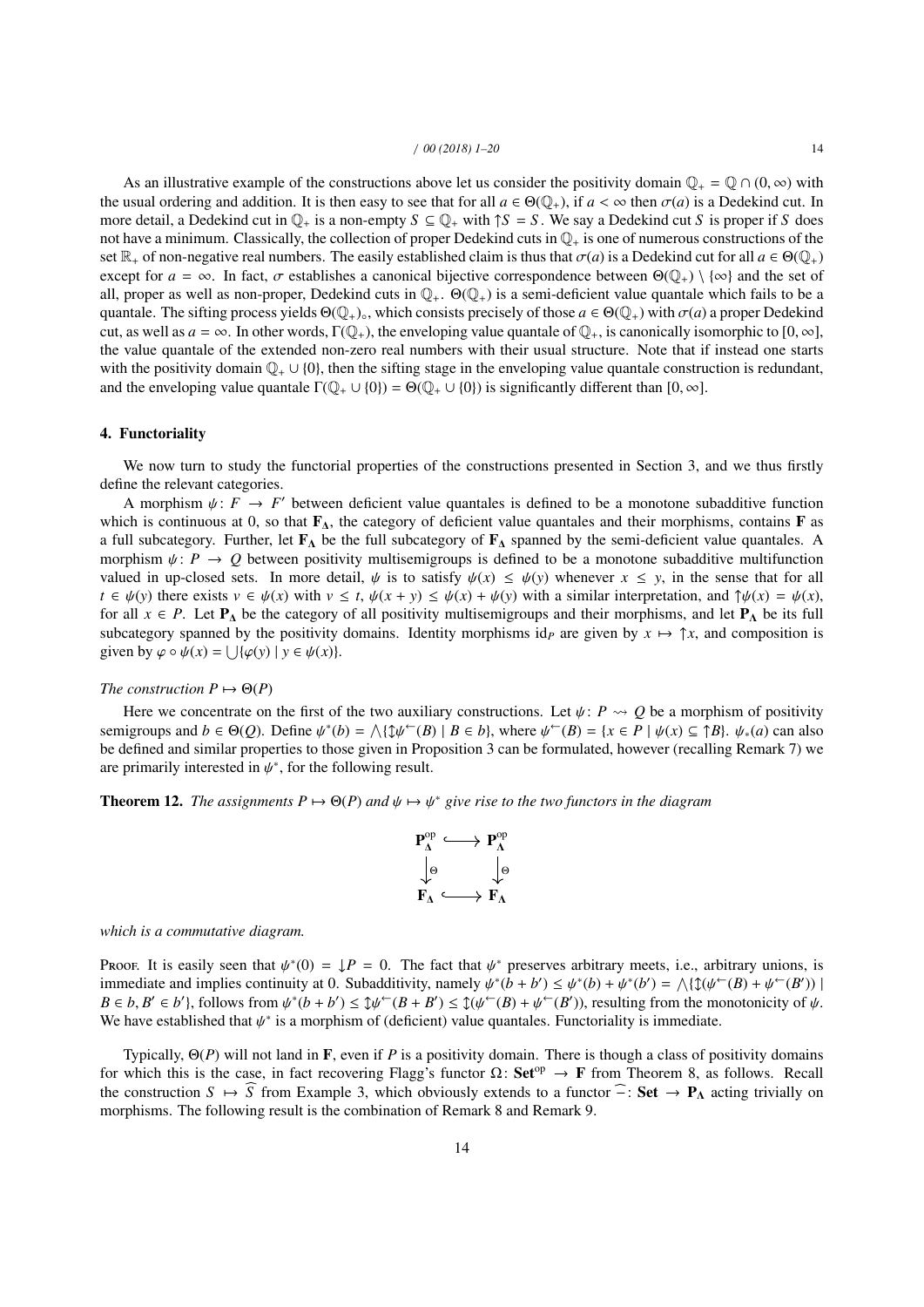**Proposition 11.** *For all sets S the deficient value quantale*  $\Theta(\widehat{S})$  *is a value quantale, and thus*  $\Gamma(\widehat{S}) = \Theta(\widehat{S})$ *. Further,*  $\Gamma \circ \widehat{=} = \Omega$  *as functors* Set<sup>op</sup>  $\rightarrow$  **F**.

The notion of support for elements in  $\Theta(P)$  (Definition 9) recovers the notion for elements in  $\Omega(S)$  (Subsection 2.7) in the following precise sense. Recall that in Proposition 4 it is shown that the support functions constitute a natural transformation from  $U \circ \Omega$  to the contravariant power set functor.

**Proposition 12.** *The functions*  $\sigma_P$ :  $\Theta(P) \to \mathcal{P}(P)$  *are the components of a natural transformation*  $\sigma$ :  $U \circ \Theta \to$ P <sup>←</sup> ◦ *U, where U stands for the respective forgetful functors* P<sup>∆</sup> → Set *and* F<sup>∆</sup> → Set*.*

Proof. Formally identical to the proof of Proposition 4.

## *The sifting process*  $F \mapsto F_{\circ}$

We now turn our attention to the sifting process  $F \mapsto F_{\circ}$  for semi-deficient value quantales *F*, and note first that it extends to morphisms  $\psi: F \to F'$  by defining  $\psi_{\circ}: F_{\circ} \to F'_{\circ}$  to be  $\psi_{\circ}(a) = \psi(a)$ . Functoriality is clear (e.g., for an identity morphism identity is clear (e.g., for an identity morphism identity is clear ( $F \to F$ identity morphism  $id_F: F \to F$ , one has  $(id_F)_{\circ}(a) = a_{\circ} = a$  for all  $a \in F_{\circ}$ , and hence  $(id_F)_{\circ} = id_{F_{\circ}}$ ) and we obtain the functor  $-\circ$ :  $\mathbf{F}_{\Lambda} \to \mathbf{F}$ . To exhibit  $(-)$ <sup>o</sup> as a right adjoint, without delving into details, recall the construction  $L \mapsto L_s$ from Example 4.

**Theorem 13.** *The construction*  $L \mapsto L_s$  *is functorial in the evident way, giving rise to the functor*  $-\frac{1}{s}$ :  $\mathbf{F} \to \mathbf{F_A}$  *which is left adjoint to the functor* −◦*.*

Proof. We omit the straightforward verification.

## *Comparing P with* Θ(*P*) *and with* Γ(*P*)

For a positivity multisemigroup P consider the functions  $\mu$ ,  $\nu$ :  $P \to \Theta(P)$  given by  $\mu(a) = \mathcal{I}(a + P)$  and  $\nu(a) = \mathcal{I}(a$ .

Proposition 13. *Let P be a positivity multisemigroup. The following hold.*

- ν *is injective.*
- $v(a) \leq \mu(a)$ , for all  $a \in P$ .
- µ *and* ν *are monotone and sub-additive.*

PROOF. The proofs are straightforward:

- If  $\mathcal{J}a = \mathcal{J}b$ , then  $\{a\} \subseteq \mathcal{J}b$ , and thus  $a \geq b$ , and similarly  $b \geq a$ .
- Note that  $a + P \subseteq \mathcal{a}$ .
- Monotonicity is obvious. For sub-additivity of *v* we must show that  $\hat{J}(a + b) \leq \hat{J}a + \hat{J}b = \langle \hat{J}(S + T) | S \in \hat{J}a, T \in \hat{J}b \rangle$  namely that  $\hat{J}(S + T) \subset \hat{J}(a + b)$  for some fixed *S* and *T* but that follows at once f  $S \in \mathcal{I}a, T \in \mathcal{I}b$ , namely that  $\mathcal{I}(S + T) \subseteq \mathcal{I}(a + b)$  for some fixed *S* and *T*, but that follows at once from  $S + T \subseteq \mathcal{T}(a + b)$ . As for  $\mu$ , one similarly needs to show that  $S + T \subseteq \mathcal{T}(a + b + P)$  for fixed  $S \in \mathcal{T}(a + P)$  and *T* ∈  $\updownarrow$  (*b* + *P*). The argument for a positivity semigroup is the following. Given *s* ∈ *S* and *t* ∈ *T*, write *s* ≥ *a* + *δ* and  $t \ge b + \varepsilon$ , for  $\delta, \varepsilon \in P$ , and then  $s + t \ge a + b + \delta + \varepsilon$ . Minor adjustments yield the multisemigroup case.

We record the information about  $\nu$  separately.

Lemma 7. *For every positivity multisemigroup P there is a deficient value quantale L in which P embeds subadditively, though not necessarily as a meet sublattice.*

When  $P$  is a positivity domain the behaviour of  $\mu$  improves, as follows.

**Proposition 14.** *If P is a positivity domain, then*  $\mu$  *is additive and*  $\text{Im}(\mu) \subseteq \Gamma(P)$ *.*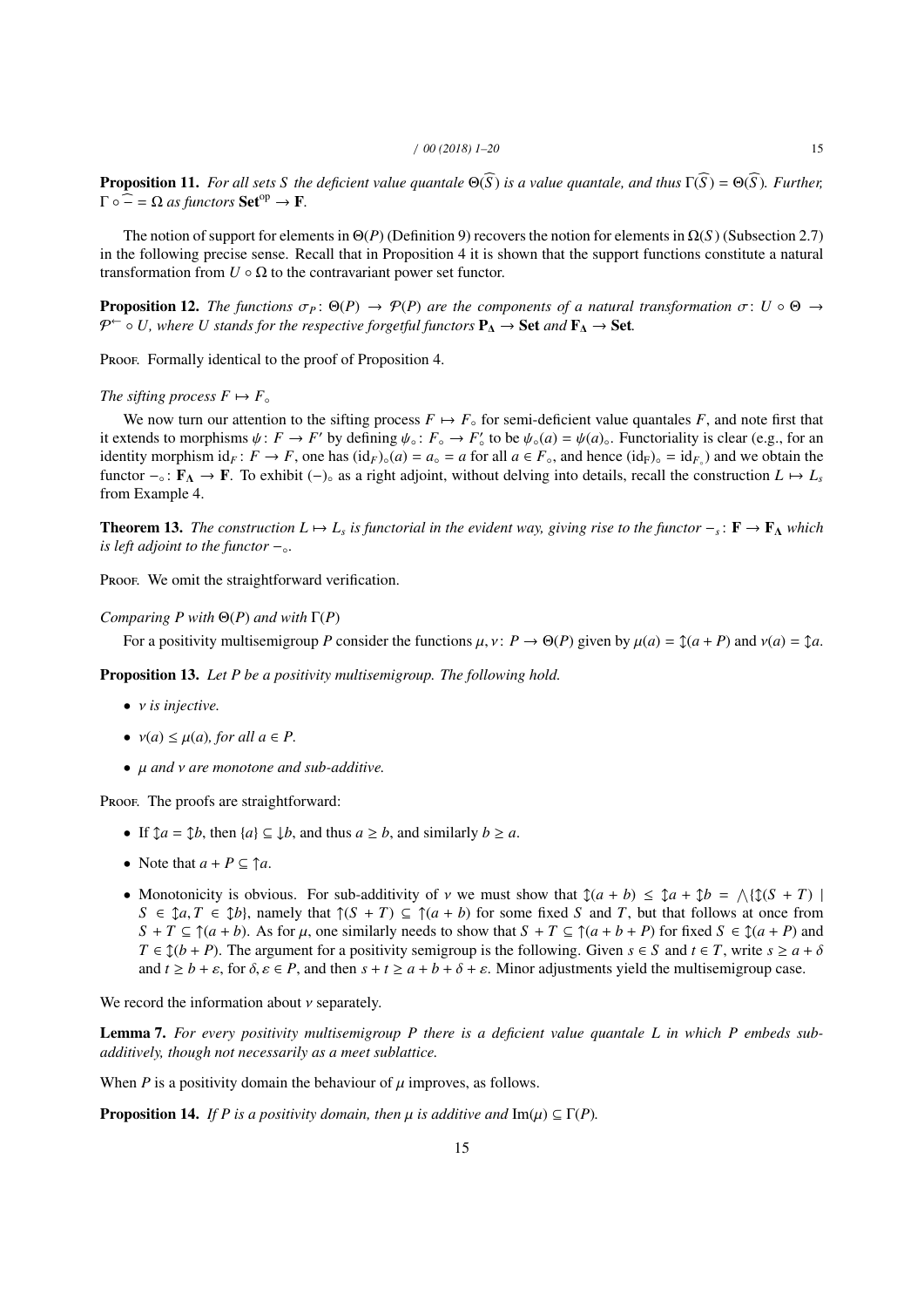Proof. To verify additivity we only need to show that  $\mu(a) + \mu(b) \le \mu(a+b)$ , namely that  $\mathcal{I}(a+b+P) \subseteq \bigcup \{\mathcal{I}(S+T) \mid S \in \mathcal{I}(a+b) \mid S \in \mathcal{I}(a+b+P) \text{ and let } \delta \in P\}$  $S \in \mathcal{L}(a+P), T \in \mathcal{L}(b+P)$ , so let  $F \in \mathcal{L}(a+b+P)$ . Thus for each  $x \in F$  there is  $\varepsilon_x \in P$  with  $x \ge a+b+\varepsilon_x$ , and let  $\delta_x \in P$ satisfy  $\delta_x + \delta_x \le \varepsilon_x$ . Let  $G = {\delta_x \mid x \in F}$ , and set  $S = a + G$  and  $T = b + G$ . Then  $x \ge a + b + \varepsilon_x \ge a + \delta_x + b + \delta_x \in S + T$ holds for all  $x \in F$ , and thus  $F \subseteq \hat{f}(S + T)$ , as required. To show that  $\mu$  lands in  $\Gamma(P)$  it suffices to show that  $\mathcal{L}(a+P) \ge \mathcal{L}(a+P)_{\circ} = \mathcal{L}(a+P) + \mathcal{L}P$ , namely that  $\mathcal{L}(a+P) \subseteq \bigcup \{\mathcal{L}(S+T) \mid S \in \mathcal{L}(a+P), T \in \mathcal{L}P\}$ , so let  $F \in \mathcal{L}(a+P)$ .<br>For each  $x \in F$  one has  $x \ge a + \varepsilon$ ,  $\varepsilon \in P$  and let  $\delta \in P$  satisfy  $\delta + \delta \le \$ For each  $x \in F$  one has  $x \ge a + \varepsilon_x$ ,  $\varepsilon_x \in P$ , and let  $\delta_x \in P$  satisfy  $\delta_x + \delta_x \le \varepsilon_x$ . Let  $G = \{\delta_x \mid x \in F\}$ , and set  $S = \mathcal{I}(a + G)$  and  $T = \mathcal{I}G$ . It then easily follows that  $F \subseteq \mathcal{I}(S + T)$ , completing the proof.

Since  $\mu$  may fail to be injective, the analogue of Lemma 7 is less universal.

**Lemma 8.** For every positivity domain P in which the condition  $\int (a + P) = \int (b + P)$  implies  $a = b$  holds, there is a *value quantale L in which P embeds additively, but not necessarily as a meet sublattice.*

Proof. The condition immediately implies the injectivity of  $\mu$ , and  $\Gamma(P)$  is a value quantale.

## 5. Representations of value quantales

We present two applications of positivity domains, one, the subject of this section, in the form of a representation theorem for value quantales, and the other, given in Section 7, to the theory of continuity spaces.

If *L* is a value quantale, then the requirement that  $a = \bigwedge \{b \in L \mid b > a\}$  implies that the positive elements  $P_L$ should suffice to determine the entire value quantale *L*. The fact that  $a = \bigwedge \{a + \varepsilon \mid \varepsilon > 0\}$  suggests two possibilities for an embedding and the results above allow us to turn this into precisely formulated repres for an embedding and the results above allow us to turn this into precisely formulated representations.

By an embedding of a value quantale  $L_1$  in a value quantale  $L_2$  we mean an injective morphism  $\psi: L_1 \to L_2$  in **F**. If, moreover,  $\psi$  is additive, we speak of an additive embedding.

Theorem 14 (Subadditive Representation Theorem for Value Quantales). *Let L be a value quantale and consider*  $P = (P_L, +)$  *as a single-valued positivity domain with the structure inherited from L. Then*  $\mu: L \to \Gamma(P_L)$  *given by*  $\mu(a) = \mathcal{I}(a + P)$  *is a subadditive embedding.* 

Proof. To show that  $\mu$  lands in  $\Gamma(P)$  we must show that  $\mathcal{J}(a + P) + \mathcal{J}P \leq \mathcal{J}(a + P)$ , so choose  $F \in \mathcal{J}(a + P)$ . For all  $x \in F$  we have  $x \ge a + \varepsilon_x \ge a + \delta_x + \delta_x$ , with  $\varepsilon_x, \delta_x > 0$ . Taking  $A = \{a + \delta_x \mid x \in F\}$  and  $B = \{\delta_x \mid x \in F\}$  yields sets with  $A \in \mathcal{L}(a + P)$  and  $B \in \mathcal{L}P$ . Thus  $\mathcal{L}(a + P) + \mathcal{L}P \leq \mathcal{L}(A + B) \leq \mathcal{L}F$ , as required.

Clearly,  $\mu$  is monotone and  $\mu(0) = \text{Im}(0 + P) = \text{Im}(P) = 0$ . To verify that  $\mu$  is subadditive, namely that  $\text{Im}(a + b + P) \le$  $\mathcal{L}(a+P) + \mathcal{L}(b+P) = \bigwedge {\mathcal{L}(A+B) | A \in \mathcal{L}(a+P), B \in \mathcal{L}(b+P)}$ , fix some such A, B. Since  $x \ge a + \varepsilon_x$  and  $y \ge b + \varepsilon_y$ ,<br>for all  $x \in A$ ,  $y \in B$ , we have that  $A + B \subset \mathcal{L}(a+b+P)$ , since  $s + \delta \in P$ . Thus  $\mathcal{L}(a+b+P) \le \mathcal{L$ for all  $x \in A$ ,  $y \in B$ , we have that  $A + B \subseteq \mathcal{T}(a + b + P)$ , since  $\varepsilon_x + \delta_x \in P$ . Thus  $\mathcal{T}(a + b + P) \leq \mathcal{T}(A + B)$ , as needed.

To verify continuity at 0 let  $\varepsilon > 0$  in  $\Gamma(P)$  be given. Then, by Lemma 3,  $\varepsilon \geq \mathcal{I}F$  for some finite  $F \subseteq P$ . It thus follows that  $\bigwedge F > 0$ , and let  $0 < y < \bigwedge F$ . Now, it follows that there exists  $\eta > 0$  in *L* with  $\bigwedge F \geq y + \eta$ , and therefore *F*  $\subseteq \uparrow$  (*y* + *P*), leading to  $\mu$  (*y*) =  $\downarrow$  (*y* + *P*)  $\leq \downarrow$  *F*  $\leq \varepsilon$ .

 $\mu$  is thus a morphism in **F**. Lastly, for injectivity, assume  $\mu(a) = \mu(b)$ , and fix  $\varepsilon > 0$  in *L*. The existence of  $0 < \delta < \varepsilon$  implies that  $a + \varepsilon \in \mu(a)$ , and so  $a + \varepsilon \ge b$ , showing that  $a + P \subseteq b + P$ , with equality of the sets following immediately, and thus  $a = b$ .

The reason for considering multivalued semigroups instead of just single-valued ones is to allow for the following stronger embedding theorem.

Theorem 15 (Additive Representation Theorem for Value Quantales). *Let L be a value quantale, and consider*  $P = (P_L, \oplus)$  *with the structure of a positivity domain as in Proposition 6. Then*  $\rho: L \to \Gamma(P_L)$  *given by*  $\rho(a) = \mathcal{D}a =$  $\downarrow$ {*x*  $\in$  *L* | *x*  $>$  *a*} *is an additive embedding.* 

Proof. We shall denote by  $\oplus$  all operations directly derived from the addition  $\oplus$  on  $P_L$ , to distinguish it from the addition + on *L*. To show that  $\rho$  lands in  $\Gamma(P)$  we show that  $\mathfrak{D}a \oplus \mathfrak{p}P \leq \mathfrak{D}a$ , so choose  $F \in \mathfrak{D}a$ . For all  $x \in F$  we have  $x > a$  and thus  $x > a + \varepsilon_x$  for some  $\varepsilon_x > 0$ , and, by Lemma 1,  $x > y_x + \delta_x$  with  $y_x > a$  and  $\delta_x > \varepsilon_x$ , namely  $x \in y_x \oplus \delta_x$ . Taking  $A = \{y_x \mid x \in F\}$  and  $B = \{\delta_x \mid x \in F\}$  we thus have that  $F \subseteq A \oplus B$ , and since  $A \in \mathcal{A}$  and  $B \in \mathcal{A}$ , we obtain  $\text{Im } P \leq \text{Im}(A + B) \leq \text{Im } F$ , as required.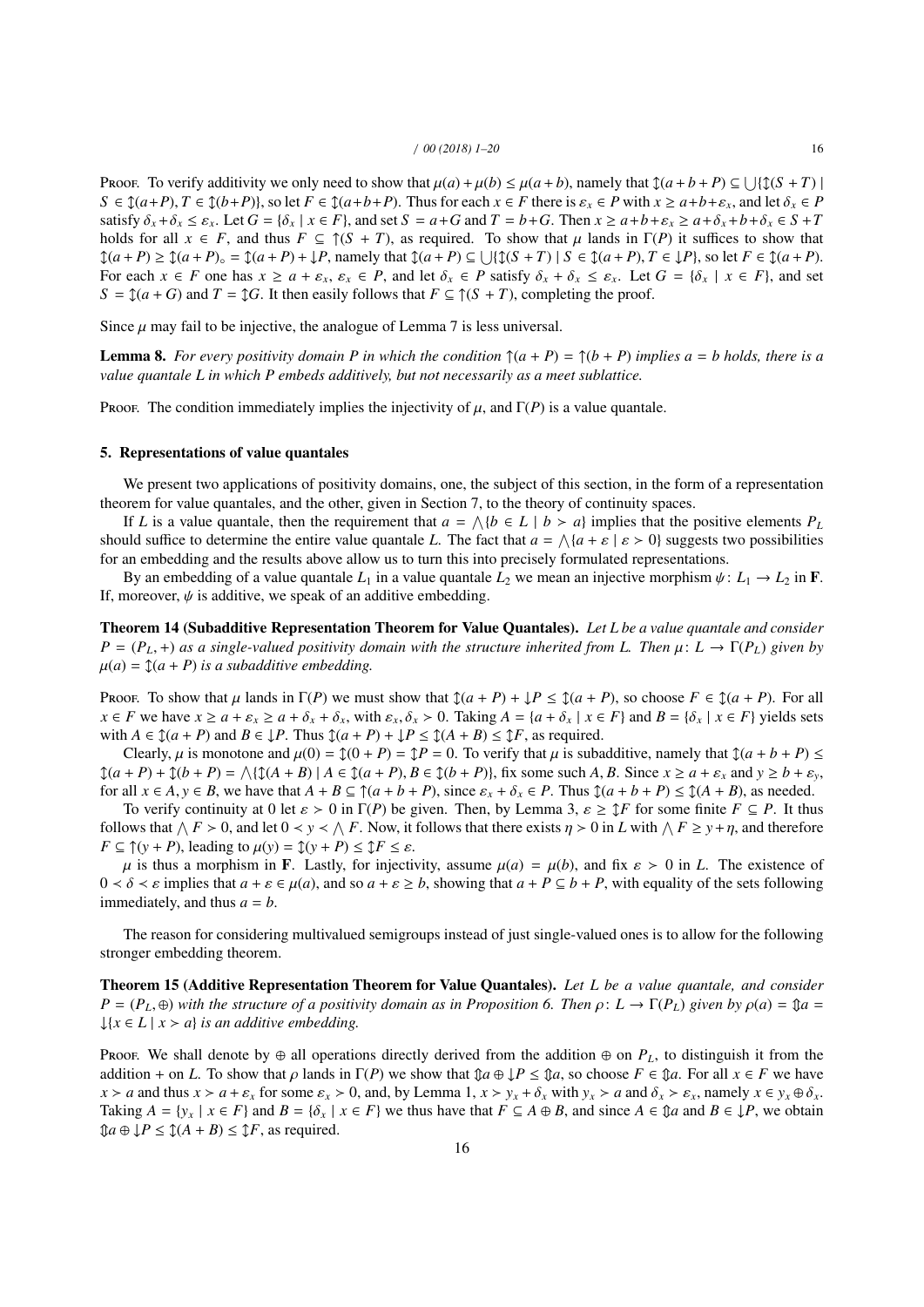Clearly,  $\rho$  is monotone and  $\rho(0) = \mathcal{D} = \mathcal{L}P = 0$ . To verify that  $\rho$  is additive we first show that  $\mathcal{D}(a+b) \le \mathcal{D}a \oplus \mathcal{D}b = \bigwedge \{\mathcal{D}(A \oplus B) \mid A \in \mathcal{D}a, B \in \mathcal{D}b\}$ , and so fix some such A, B. Given  $F \in \$  $\alpha_x > a$  and  $\beta_x > b$ , and in particular  $\alpha_x \ge a$  and  $\beta_x \ge b$ . It follows that  $x > a + b$ , and so  $F \subseteq \mathcal{P}(a + b)$ , as required. To establish that  $\rho$  is additive, we now show that  $\mathbb{Q}a \oplus \mathbb{Q}b \leq \mathbb{Q}(a + b)$ , so fix  $F \in \mathbb{Q}(a + b)$ . Each  $x \in F$  satisfies  $x > a + b$ and thus, by Lemma 1 again,  $x > \alpha_x + \beta_x$  where  $\alpha_x > a$  and  $\beta_x > b$ . Taking  $A = \{\alpha_x \mid x \in F\}$  and  $B = \{\beta_x \mid x \in F\}$  we see that  $A \in \mathcal{D}a, B \in \mathcal{D}b$ , and  $F \subseteq A \oplus B$ . It follows that  $\mathcal{D}a + \mathcal{D}b \leq \mathcal{D}(A + B) \leq \mathcal{D}F$ , as needed.

To verify continuity at 0 let  $\varepsilon > 0$  in  $\Gamma(P)$  be given, namely  $\varepsilon \geq \mathbb{I}F$  for some finite  $F \subseteq P$ . Thus  $\wedge F > 0$  and by realistion there exists  $0 \leq y \leq \wedge F$  if follows that  $F \subseteq \mathbb{N}y$  and thus  $\rho(y) = \mathbb{N}y \leq$ interpolation there exists  $0 < y < \Lambda F$ . It follows that  $F \subseteq \hat{\parallel} y$  and thus  $\rho(y) = \hat{\parallel} y \leq \hat{\parallel} F \leq \varepsilon$ .  $\rho$  is thus a morphism in<br>**F**. Injectivity of *o* is immediate since clearly  $\hat{\parallel} a - \hat{\parallel} b \longrightarrow \hat{\parallel} a - \hat{\parallel} b \longrightarrow a - b$ . **F**. Injectivity of  $\rho$  is immediate since clearly  $\mathcal{D}a = \mathcal{D}b \implies \mathcal{D}a = \mathcal{D}b \implies a = b$ .

The behaviour of  $\rho$  with respect to the complete meet lattice structure is given in the following result.

**Theorem 16.** *The embedding*  $\rho: L \to \Gamma(P_L, \oplus)$  *preserves all meets in L of sets closed under finite meets. If L satisfies the condition that*  $a, b > t$  *implies*  $a \wedge b > t$ *, then*  $\rho$  *is a complete meet homomorphism.* 

Proof. Let  $S \subseteq L$ . Since  $\rho$  is monotone we only need to show that  $\wedge {\rho(s) \mid s \in S} \leq \rho(\wedge S)$ , so let  $F \in \mathcal{D} \wedge S$ . Assume either one of the conditions of the theorem. Note that each  $x \in F$  satisfies  $x > s_x$  with  $s_x \in S$ . Let  $S_0 = \{s_x \mid x \in F\}$ . If *S* is closed under finite meets, then  $x > s_x \ge \sqrt{S_0} = s_0 \in S$  implies that  $F \subseteq \mathbb{S}_0$ , and thus  $\wedge$ { $\rho(s)$  |  $s \in S$ }  $\leq \mathcal{D}s_0 \leq \mathcal{D}F$ . If, instead, the stated condition on the quantale holds, then since  $x > \wedge S$  holds for all  $x \in F$  it follows that  $\wedge F > \wedge S$  and thus  $\wedge F > \infty$  for some  $s_0 \in S$ . Conseque  $x \in F$ , it follows that  $\land F > \land S$ , and thus  $\land F > s_0$  for some  $s_0 \in S$ . Consequently, we again conclude that  $F \subseteq \mathcal{T} s_0$ , from which the claim follows.

Remark 12. *It is possible to obtain an embedding which is always a complete meet homomorphism, but at the cost of losing subadditivity (but retaining superadditivity) and losing the property that* 0 7→ 0*. Since such a construction is of lesser importance to the intended applications of value quantales, we merely note the construction, avoiding any further details. Given a value quantale L consider the positivity domain* (*P<sup>L</sup>*, <sup>⊕</sup>)*. The complete meet embedding*  $L \to \Gamma(P_L)$  *is then given by a*  $\mapsto \bigwedge {\mathfrak{X}} x \mid x > a$ *).* 

Remark 13. *For representations and embedding of quantales see [43, 44].*

#### 6. Products of value quantales

With the representation theory in place we now consider two notions of product of value quantales.

## **Theorem 17.** *The categories*  $P_{\Lambda}$  *and*  $P_{\Lambda}$  *admit all small products.*

Proof. The obvious pointwise structure on the cartesian product of the underlying sets is easily seen to form a categorical product in each of the categories.

We denote the product in these categories by  $\Pi P_i$  and the canonical projections by  $\pi_k : \Pi P_i \to P_k$ . We define the *Tychonof* product  $\Pi P_i$  to be the subset of the product consisting only of the elements with finitely many coordinates different than  $\infty$ , with the induced structure. In the case of infinitely many factors the Tychonoff product is, obviously, not a categorical product. However, we still write  $\pi_k : \overline{\Pi} P_i \to P_k$  for the restriction of the projections. We now assume that a collection  $\{L_i\}_{i\in I}$  of value quantales is given, and  $P_i$  is then the set of positives in  $L_i$ , viewed as a positivity domain as in Proposition 6. We then consider the morphisms  $\hat{i}_k : P_k \to \hat{\Pi} P_i$  given by  $i(a) = \hat{a}$ , where  $\hat{a}$  has *a* at the *k*-th coordinate and all other coordinates equal to  $\infty$ , and its extension to  $\Pi P_i$  along the inclusion. We obtain the diagram

$$
P_k \xrightarrow{i_k} \widehat{\Pi} P_i \xrightarrow{\widehat{\pi}_k} \widehat{\Pi} P_i \xrightarrow{\widehat{\pi}_k} P_k
$$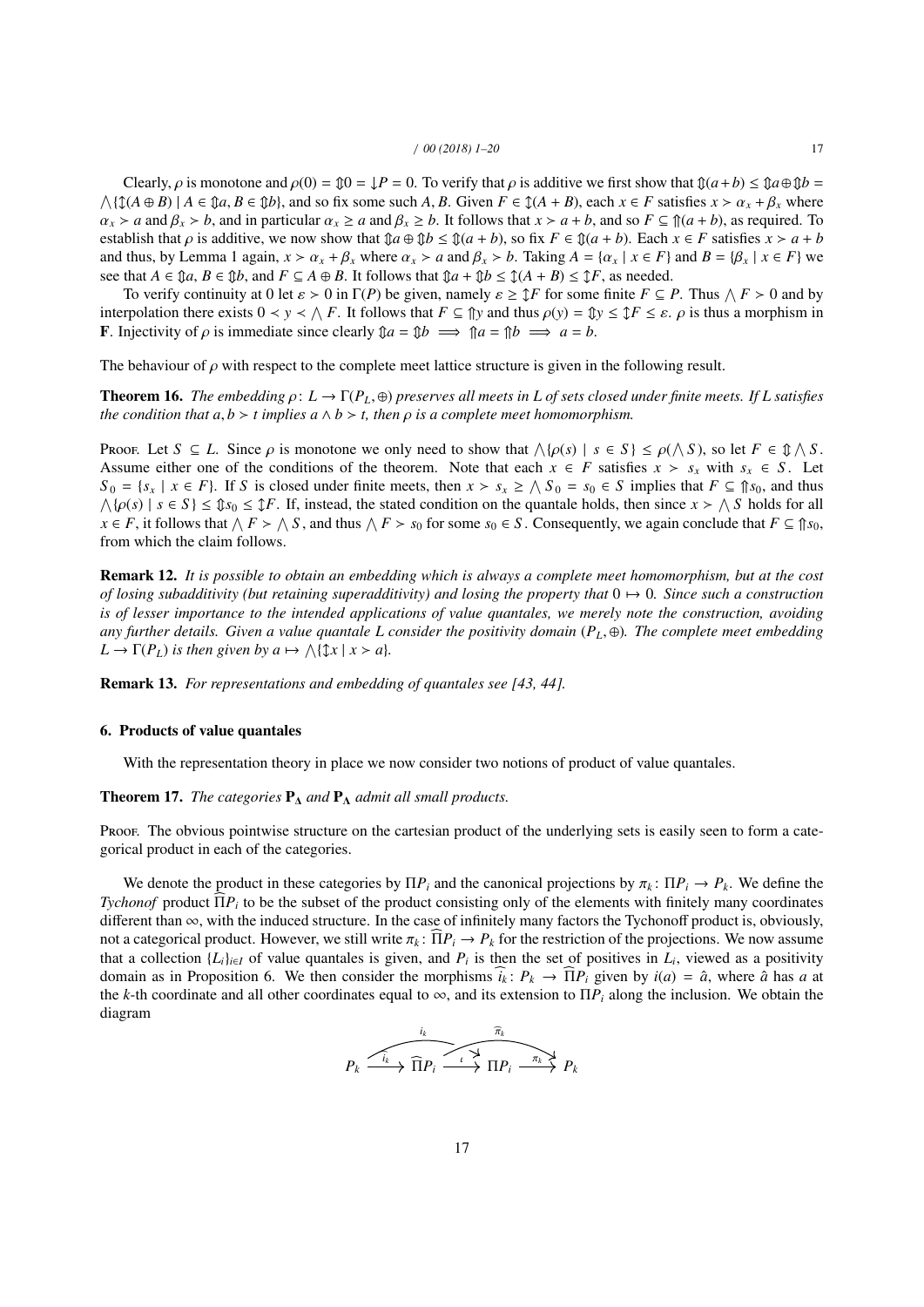



where  $\rho_k$  is the embedding established above,  $r_k \colon \Gamma(P_k) \to L_k$  is given by  $r_k(a) = \bigwedge \sigma(a)$ , and all of the dotted lines<br>are the components of the natural transformation  $\sigma$ . We denote  $\boxtimes I$ . –  $\Gamma(\Pi P)$  and call it the are the components of the natural transformation  $\sigma$ . We denote  $\boxtimes L_i = \Gamma(\Pi P_i)$  and call it the *box product* of the value<br>quantales while  $\widehat{\boxtimes} I_i$  =  $\Gamma(\widehat{\Pi} P_i)$  is called the *Tychnoff product* of the value quantal quantales, while  $\widehat{\boxtimes} L_i = \Gamma(\widehat{\Pi} P_i)$  is called the *Tychnoff product* of the value quantales. In the diagram, the product  $\Pi L_i$  is of the underlying sets of the value quantales, and the functions (. . . )<sup>∧</sup> and (. . . ) are the *coordinates mappings* given as follows. For  $a \in \Pi L_i$  let  $\mathbb{Z}(a) = \{x \in \Pi P_i \mid x_k > a_k, \forall k \in I\} = \Pi_i \parallel a_i$ , giving rise to the *box injection*  $\Pi L_i \rightarrow \mathcal{P}(\Pi P_i)$ .<br>For any set  $S \subseteq \Pi P_i$  let  $T(S)$  be the subset of S consisting only of those elements with fi For any set  $S \in \Pi P_i$ , let  $T(S)$  be the subset of *S* consisting only of those elements with finitely many coordinates different than  $\infty$ . Denoting  $\widehat{\boxtimes}(a) = T(\boxtimes(a))$ , gives rise to the *Tychonoff injection*  $\Pi L_i \to \mathcal{P}(\Pi P_i)$ . The *box coordinates* are then defined to be  $(a) = \text{Im}(a)$ , and the *Tychonoff coordinates* are given by  $(a)_{\wedge} = \text{Im}(a)$ . Similarly to the case in previous proofs, it is easy to verify that the coordinates functions indeed land in  $\Gamma$  and not just in  $\Theta$ . Note that both in the box and in the Tychonoff sense, coordinates determine a unique element in the respective product of value quantales, but not every element in the product has coordinates. When possible we shall allow context to determine whether the box or Tychonoff coordinates are meant by the notation (*a*), avoiding the subscript. For an element *a* in either product which has coordinates, we write *a<sup>i</sup>* for the *i*-th coordinate.

Various commutativity relations in the diagram above can be established, but a systematic listing of all of them is not informative. Instead, we leave it to the reader to appreciate the capabilities present in the diagram by establishing three properties which we then use in the next section.

**Proposition 15.** For each of the box and Tychonoff coordinates, 0 has coordinates all 0, if  $a \leq b$  coordinate-wise, *then*  $(a) \le (b)$ *, and finally coordinates are additive, i.e.,*  $(a + b) = (a) + (b)$ *.* 

Proof. (0) = 0: in box coordinates (0) =  $\mathcal{J}(\Pi_i \cap 0) = \Pi P_i = 0$ ; in Tychonoff coordinates (0) =  $\mathcal{J}(\Pi P_i) = 0$ . Assume that *a* ≤ *b* coordinate-wise. It is then clear that both  $\mathbb{Z}(b) \subseteq \mathbb{Z}(a)$  and  $\widehat{\mathbb{Z}}(b) \subseteq \widehat{\mathbb{Z}}(a)$ , from which the inequalities in the respective products of the value quantales follow. The proof of the additivity of coordinates is now routine, and we merely mention that it, again, depends on Lemma 1 and the construction of Proposition 6.

We conclude this section by noting that neither of the two products on  $\bf{F}$  leads to a monoidal structure. In fact, no unit exists, nor are there possible candidates for associativity isomorphisms. However, it is not hard, but a bit tedious, to verify that each product endows F with the structure of a weak unbiased monoidal category (see [45]).

## 7. Positivity domains in the service of continuity spaces

In this section we exploit the box and Tychonoff products of value quantales introduced in Section 6 in order to obtain a purely metric interpretation of topological products. In more detail, recall Theorem 2, stating that the usual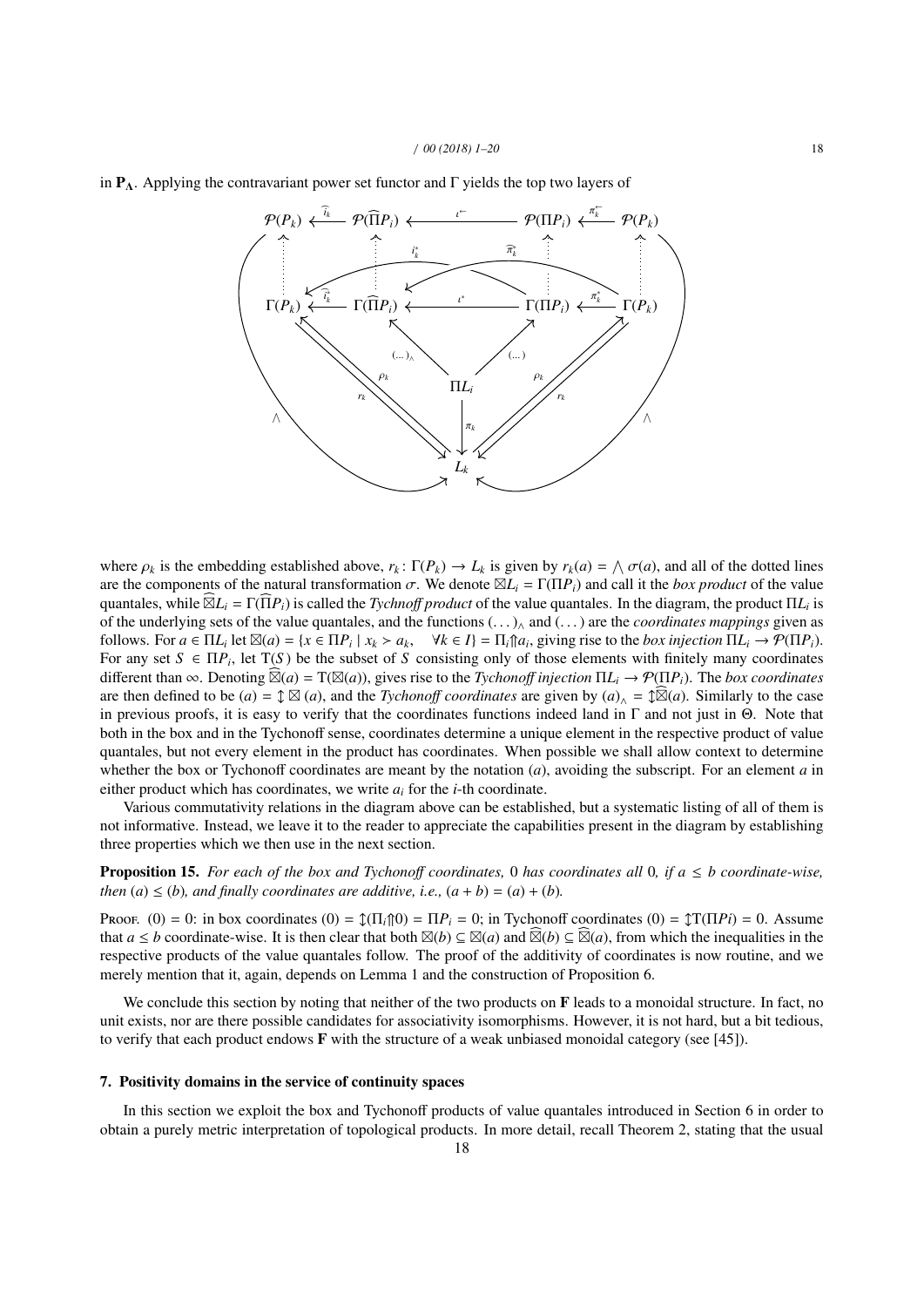formalism of topology (e.g., in terms of abstract open sets) is equivalent to the formalism of Flagg continuity spaces (as well as to the formalism of Kopperman continuity spaces). One of the main difficulties with classical metric spaces is the non-existence of arbitrary products (under any reasonable choice of morphisms), in sharp contrast to the situation in Top. In light of the equivalency between Top and the category of all value quantale valued continuity spaces with all continuous mappings, it follows that the latter has products. Of course, one way to obtain the product of  $(X_1, L_1, d_1)$  and  $(X_2, L_2, d_2)$  is as the space  $(X_1 \times X_2, L, d)$  where  $L = \Omega(\tau)$ , with  $\tau$  the product topology of  $O(d_1)$  and  $O(d_2)$ , and *d* the metrisation mentioned in Theorem 1. However, this is deeply unsatisfactory as the metric flavour is completely removed from the picture. We show how to obtain the product of continuity spaces directly, without first passing to Top. We follow the notation of Section 6.

**Definition 10.** *Let*  $\{(X_i, L_i, d_i)\}_{i \in I}$  *be a collection of Flagg continuity spaces. Their* box product *is the continuity space*  $(X, I, d)$  where  $X - \Pi X$ ,  $I - \boxtimes I$ , *is the box product of the value quantales, and*  $d - \box$  $(X, L, d)$  where  $X = \prod_i X_i$ ,  $L = \boxtimes L_i$  is the box product of the value quantales, and  $d = \boxtimes d_i : X \times X \to L$  is given by  $d(x, y) = d_i(x, y)$ , using hox coordinates. Similarly, the Typhonoff product of the Elgan continuity spaces is  $(X$  $d(x, y)_i = d_i(x_i, y_i)$ , using box coordinates. Similarly, the Tychonoff product of the Flagg continuity spaces is  $(X, L, d)$ <br>where this time  $I - \widehat{\boxtimes} I$ , is the Tychonoff product of the value quantales, and  $d - \widehat{\boxtimes} d$ , is giv where this time  $L = \widehat{\boxtimes} L_i$  is the Tychonoff product of the value quantales, and  $d = \widehat{\boxtimes} d_i$  is given Tychonoff coordinates.

It is immediate from Proposition 15 that these metric products each gives rise to a continuity space. The objective of this section is the following result. Considering the monoidal category (**Top**,  $\boxtimes$ ), where  $\boxtimes$  refers to the box product<br>of topological spaces, the equivalence  $\Omega$ : Met<sub>e</sub>  $\rightarrow$  Top is a monoidal functor when Met<sub></sub> of topological spaces, the equivalence O:  $\text{Met}_{\text{F}} \to \text{Top}$  is a monoidal functor when  $\text{Met}_{\text{F}}$  is given the box product of Flagg continuity spaces. Further, the same functor is monoidal when Top is given the Tychonoff product of topological spaces, and  $Met_F$  is given the Tychonoff product of Flagg continuity spaces. Generally, for topological space  $\{(X_i, \tau_i)\}_{i \in I}$ , we write  $\boxtimes \tau_i$  for the box topology on  $\Pi X_i$ , and  $\Pi \tau_i$  for the Tychonoff product of the topologies.

**Theorem 18.** Let  $\{X_i = (X_i, L_i, d_i)\}_{i \in I}$  be a collection of Flagg continuity spaces. Then  $O(\Pi X_i, \boxtimes L_i, \boxtimes d_i) = \boxtimes O(X_i, L_i, d_i)$ <br>and  $O(\Pi X_i, \widehat{\boxtimes} d_i) = \Pi O(X_i, L_i, d_i)$  $and$   $O(\Pi X_i, \widehat{\boxtimes} L_i, \widehat{\boxtimes} d_i) = \Pi O(X_i, L_i, d_i).$ 

Proof. The standard textbook argument for classical metric spaces can now be repeated nearly verbatim, with the aid of Lemma 3. We omit the details.

Remark 14. *Since any topological space is metrisable for a suitable value quantale, the above result implies that coordinate techniques can be applied to the box and Tychono*ff *products of topological spaces, and moreover that the naive notion of product of metrics, without involving a Euclidean type norm (or any other norm), simply by recording the distance per coordinate becomes a definition equivalent to the topological notions. This result is in line with the thread of results presented in [46, 7, 47, 15, 34].*

Recall the discussion revolving Theorem 3, namely that the point-to-point topological capability of the value monoid formalism is adequate, but it is too crude to correctly capture point-to-set topological notions using products of value monoids. Notice that the example given in the proof of Theorem 3 involves a finite product of Kopperman continuity spaces, thus showing that the trend continues: while product topologies are captured metrically in the Kopperman formalism, point-to-set information is too crude. This problem is resolved in the Flagg formalism with the use of the computationally more refined box and Tychonoff products of value quantales. In the example from Theorem 3 the point *x* has 0 distance from *S* , yet it is not in the closure of *S* . By the result of this section, using the product of the metrics does capture the topology correctly, and thus the distance  $d(x, S)$  cannot be 0. We conclude this work by observing these details.

We take  $[0, \infty]$  as a value quantale and treat R with the Euclidean metric. For all  $a \in [0, \infty]$  we have  $\mathcal{D}a = \{x \in \mathcal{D}\}$  $[0, \infty] \mid x > a$ . Let  $d \colon \mathbb{R}^2 \to [0, \infty] \boxtimes [0, \infty]$  be the product of the metrics. Then  $t_1 = d((0, 0), (1, 0)) = \mathbb{1}(\uparrow 1 \times \uparrow 0)$ <br>while  $t_2 = d((0, 0), (0, 1)) = \mathbb{1}(\uparrow 0 \times \uparrow 1)$ . It is now clear that  $d(x, S) = t_1 \wedge t_2 = t_1 \cup t_$ while  $t_2 = d((0, 0), (0, 1)) = \text{Im}(0 \times \text{Im}1)$ . It is now clear that  $d(x, S) = t_1 \wedge t_2 = t_1 \cup t_2 \neq 0 = \text{Im}(0 \times \text{Im}0)$  since  $(\varepsilon, \varepsilon) \notin \sigma(t_1 \wedge t_2)$ , for all  $0 < \varepsilon \le 1$ . Referring to the main diagram of Section 6, we see that the topological information is captured when working in the lower part of the diagram. However, in its upper part, namely by taking supports, the computations become too crude, i.e., even though  $t_1 \wedge t_2 \neq 0$  we do have that  $\wedge \sigma(t_1 \wedge t_2) = 0$ , when the meet is computed coordinate-wise.

# References

<sup>[1]</sup> R. D. Kopperman, First-order topological axioms, J. Symbolic Logic 46 (3) (1981) 475–489. doi:10.2307/2273750. URL http://dx.doi.org/10.2307/2273750